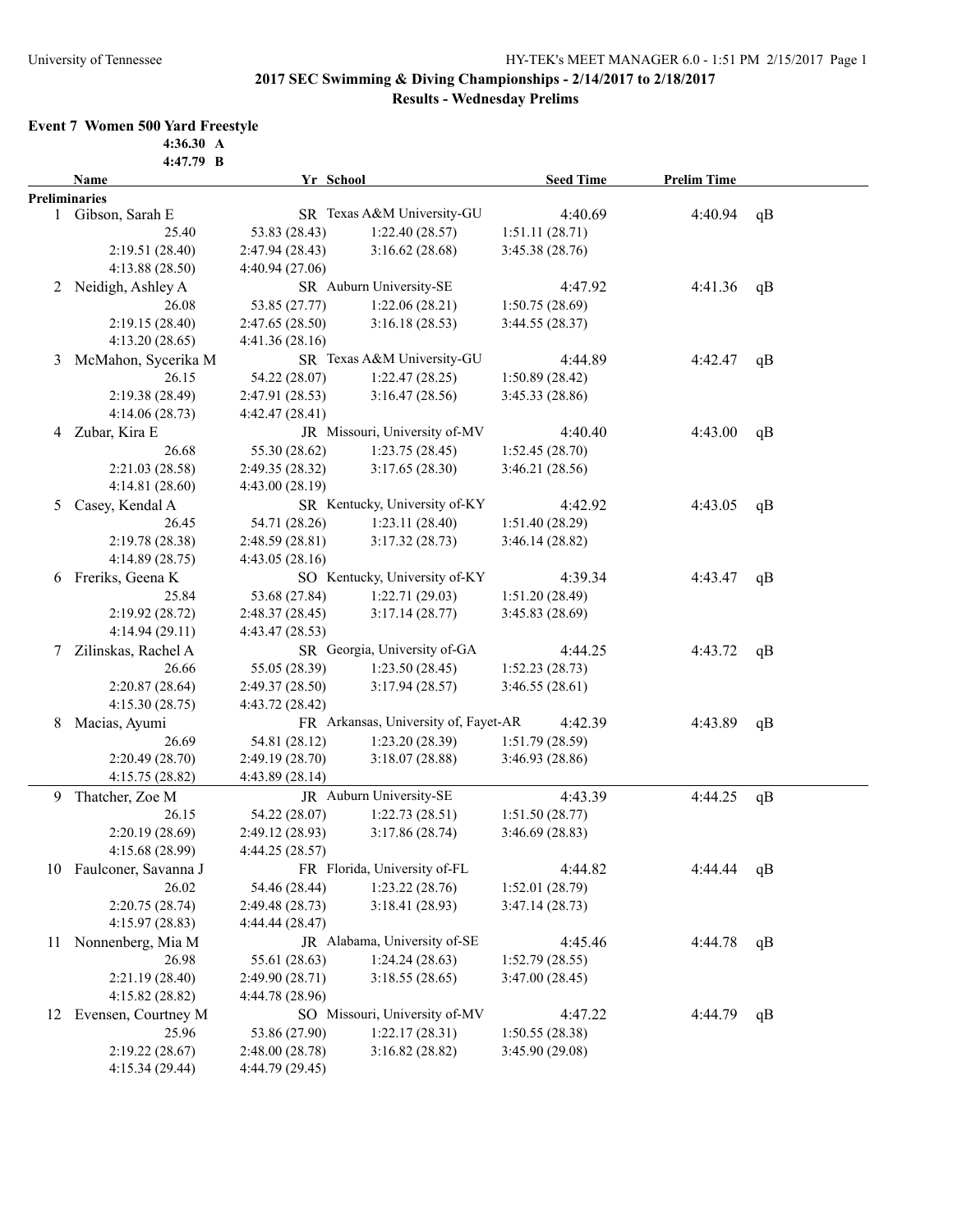|       | Preliminaries  (Event 7 Women 500 Yard Freestyle)<br>Name | Yr School       |                                      | <b>Seed Time</b> | <b>Prelim Time</b> |    |
|-------|-----------------------------------------------------------|-----------------|--------------------------------------|------------------|--------------------|----|
|       | 13 Finke, Autumn S                                        |                 | SR Florida, University of-FL         | 4:45.50          | 4:45.08            | qB |
|       | 26.44                                                     | 54.86 (28.42)   | 1:23.43(28.57)                       | 1:52.17 (28.74)  |                    |    |
|       | 2:21.01 (28.84)                                           | 2:49.88 (28.87) | 3:18.82(28.94)                       | 3:47.66 (28.84)  |                    |    |
|       | 4:16.64 (28.98)                                           | 4:45.08(28.44)  |                                      |                  |                    |    |
|       | 14 Falconer, Erin E                                       |                 | SO Auburn University-SE              | 4:46.86          | 4:45.81            | qB |
|       | 26.02                                                     | 54.33 (28.31)   | 1:22.98(28.65)                       | 1:51.87(28.89)   |                    |    |
|       | 2:20.92 (29.05)                                           | 2:50.08(29.16)  | 3:19.04(28.96)                       | 3:48.31 (29.27)  |                    |    |
|       | 4:17.21 (28.90)                                           | 4:45.81(28.60)  |                                      |                  |                    |    |
| 15    | Dickson, Morgan J                                         |                 | SR Tennessee, University of, Knox-SE | 4:59.89          | 4:46.13            |    |
|       | 25.68                                                     | 53.24 (27.56)   | 1:21.69(28.45)                       | 1:50.60(28.91)   |                    | qB |
|       | 2:19.69 (29.09)                                           |                 |                                      |                  |                    |    |
|       |                                                           | 2:48.68 (28.99) | 3:18.10(29.42)                       | 3:47.60(29.50)   |                    |    |
|       | 4:17.21(29.61)                                            | 4:46.13(28.92)  |                                      |                  |                    |    |
|       | 16 Peters, Stephanie C                                    |                 | JR Georgia, University of-GA         | 4:38.48          | 4:46.47            | qB |
|       | 26.35                                                     | 54.78 (28.43)   | 1:23.40(28.62)                       | 1:52.18(28.78)   |                    |    |
|       | 2:21.06 (28.88)                                           | 2:49.98 (28.92) | 3:19.11(29.13)                       | 3:48.43(29.32)   |                    |    |
|       | 4:18.06(29.63)                                            | 4:46.47(28.41)  |                                      |                  |                    |    |
|       | 17 Rasmus, Claire E                                       |                 | SO Texas A&M University-GU           | 4:45.45          | 4:46.71            | qB |
|       | 25.77                                                     | 54.36 (28.59)   | 1:23.01(28.65)                       | 1:52.20(29.19)   |                    |    |
|       | 2:21.29 (29.09)                                           | 2:50.56(29.27)  | 3:19.74(29.18)                       | 3:49.31(29.57)   |                    |    |
|       | 4:18.64(29.33)                                            | 4:46.71(28.07)  |                                      |                  |                    |    |
| 18    | Tegner, Madeline R                                        |                 | SR Tennessee, University of, Knox-SE | 4:53.05          | 4:46.99            | qB |
|       | 26.23                                                     | 54.40 (28.17)   | 1:23.11(28.71)                       | 1:52.11(29.00)   |                    |    |
|       | 2:21.24(29.13)                                            | 2:50.43(29.19)  | 3:19.95(29.52)                       | 3:49.27 (29.32)  |                    |    |
|       | 4:18.50 (29.23)                                           | 4:46.99 (28.49) |                                      |                  |                    |    |
| 19    | Metzsch, Sara K                                           |                 | FR Texas A&M University-GU           | 4:48.32          | 4:47.20            | qB |
|       | 26.83                                                     | 55.85 (29.02)   | 1:25.19(29.34)                       | 1:54.32(29.13)   |                    |    |
|       | 2:23.34(29.02)                                            | 2:52.41(29.07)  | 3:21.50(29.09)                       | 3:50.43(28.93)   |                    |    |
|       | 4:19.39 (28.96)                                           | 4:47.20 (27.81) |                                      |                  |                    |    |
|       | 20 Moon, Caitlynn E                                       |                 | JR Texas A&M University-GU           | 4:48.52          | 4:47.49            | qB |
|       | 26.95                                                     | 55.83 (28.88)   | 1:24.82 (28.99)                      | 1:54.12(29.30)   |                    |    |
|       | 2:23.32(29.20)                                            | 2:52.47(29.15)  | 3:21.55(29.08)                       | 3:50.62(29.07)   |                    |    |
|       | 4:19.43(28.81)                                            | 4:47.49 (28.06) |                                      |                  |                    |    |
| 21    | Williams, Kahra C                                         |                 | SO Florida, University of-FL         | 4:53.76          | 4:47.71            | qB |
|       | 27.09                                                     | 55.86 (28.77)   | 1:24.86(29.00)                       | 1:54.05(29.19)   |                    |    |
|       | 2:23.29 (29.24)                                           |                 |                                      |                  |                    |    |
|       |                                                           | 2:52.48(29.19)  | 3:21.62(29.14)                       | 3:50.52(28.90)   |                    |    |
|       | 4:19.48(28.96)                                            | 4:47.71 (28.23) |                                      |                  |                    |    |
| 22    | Whisenhunt, Meredith G                                    |                 | SO Kentucky, University of-KY        | 4:48.02          | 4:47.74            | qB |
|       | 26.52                                                     | 54.94 (28.42)   | 1:23.44(28.50)                       | 1:52.29(28.85)   |                    |    |
|       | 2:21.25 (28.96)                                           | 2:50.37(29.12)  | 3:19.83(29.46)                       | 3:49.47 (29.64)  |                    |    |
|       | 4:18.92(29.45)                                            | 4:47.74 (28.82) |                                      |                  |                    |    |
| $*23$ | Worrell, Taylor N                                         |                 | JR South Carolina, University of,-SC | 4:53.30          | 4:47.83            | q  |
|       | 26.45                                                     | 54.74 (28.29)   | 1:23.43(28.69)                       | 1:52.35 (28.92)  |                    |    |
|       | 2:21.67(29.32)                                            | 2:50.94(29.27)  | 3:20.32 (29.38)                      | 3:49.70 (29.38)  |                    |    |
|       | 4:19.09 (29.39)                                           | 4:47.83(28.74)  |                                      |                  |                    |    |
| $*23$ | Kelly, Paige M                                            |                 | SO Kentucky, University of-KY        | 4:47.32          | 4:47.83            | q  |
|       | 26.58                                                     | 55.64 (29.06)   | 1:24.65(29.01)                       | 1:53.55(28.90)   |                    |    |
|       | 2:22.40(28.85)                                            | 2:51.22(28.82)  | 3:20.11(28.89)                       | 3:49.34 (29.23)  |                    |    |
|       | 4:18.89(29.55)                                            | 4:47.83 (28.94) |                                      |                  |                    |    |
|       | 25 Katz, Taylor A                                         |                 | SR Florida, University of-FL         | 4:58.31          | 4:48.12            |    |
|       | 27.53                                                     | 56.21 (28.68)   | 1:25.11(28.90)                       | 1:54.41(29.30)   |                    |    |
|       | 2:23.82 (29.41)                                           | 2:53.15(29.33)  | 3:22.26(29.11)                       | 3:51.47(29.21)   |                    |    |
|       | 4:20.17(28.70)                                            | 4:48.12 (27.95) |                                      |                  |                    |    |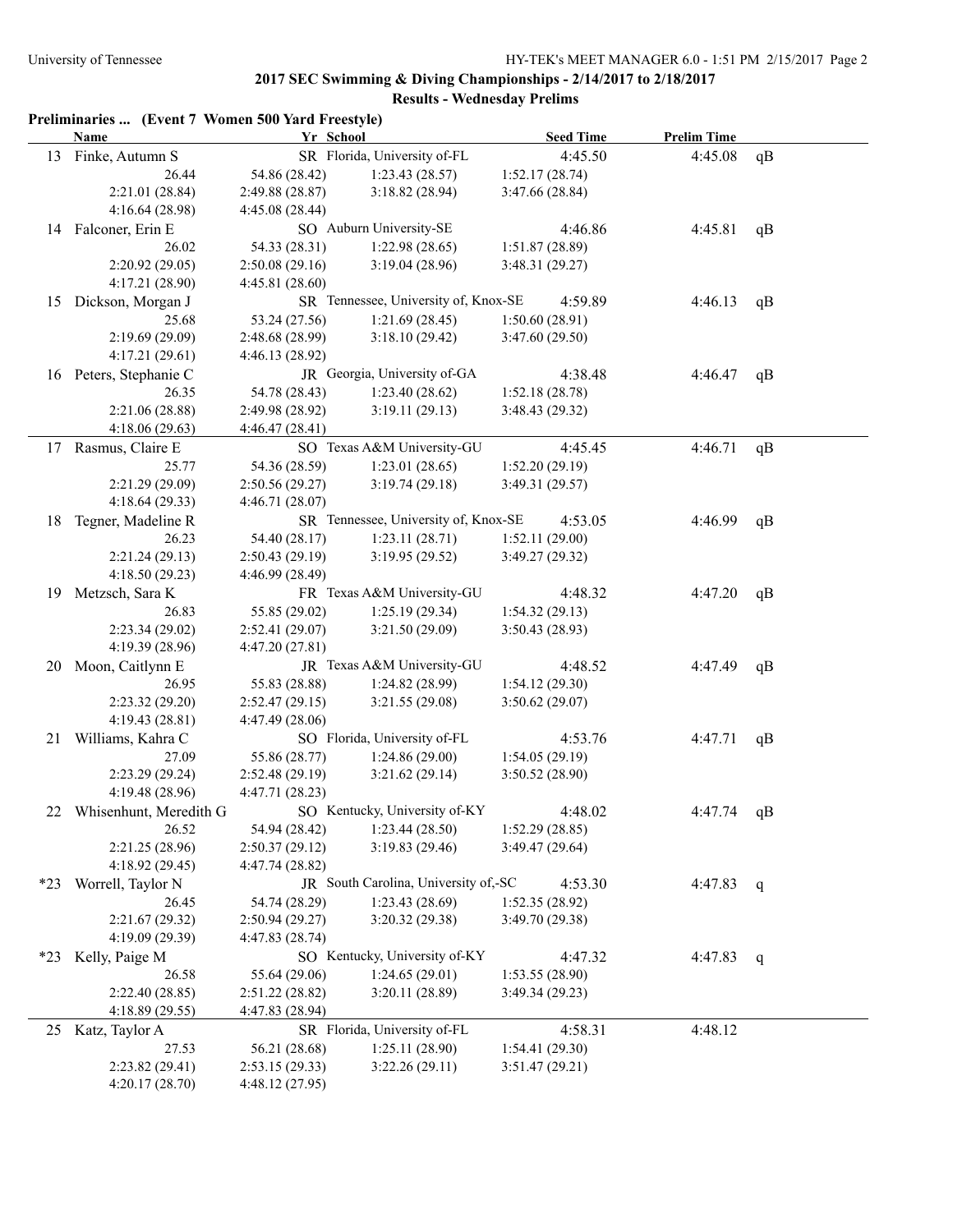|       | Preliminaries  (Event 7 Women 500 Yard Freestyle)<br><b>Name</b> | Yr School       |                                      | <b>Seed Time</b> | <b>Prelim Time</b> |  |
|-------|------------------------------------------------------------------|-----------------|--------------------------------------|------------------|--------------------|--|
|       | 26 Atkins, Spence S                                              |                 | FR Tennessee, University of, Knox-SE | 4:58.70          | 4:48.34            |  |
|       | 26.44                                                            | 54.98 (28.54)   | 1:23.81(28.83)                       | 1:53.03(29.22)   |                    |  |
|       | 2:22.51 (29.48)                                                  | 2:52.03(29.52)  | 3:21.45(29.42)                       | 3:50.78(29.33)   |                    |  |
|       | 4:20.15 (29.37)                                                  | 4:48.34(28.19)  |                                      |                  |                    |  |
|       | 27 Darwent, Georgia                                              |                 | FR Florida, University of-FL         | 4:49.30          | 4:48.62            |  |
|       | 26.22                                                            | 55.26 (29.04)   | 1:24.69(29.43)                       | 1:54.09(29.40)   |                    |  |
|       | 2:23.44 (29.35)                                                  | 2:52.56 (29.12) | 3:21.81(29.25)                       | 3:51.05(29.24)   |                    |  |
|       | 4:20.27(29.22)                                                   | 4:48.62(28.35)  |                                      |                  |                    |  |
| 28.   | Merritt, Heather N                                               |                 | JR South Carolina, University of,-SC | 4:48.88          | 4:48.88            |  |
|       | 26.16                                                            | 54.63 (28.47)   | 1:23.35(28.72)                       | 1:52.40(29.05)   |                    |  |
|       | 2:21.46 (29.06)                                                  | 2:50.48 (29.02) | 3:19.81(29.33)                       | 3:49.45 (29.64)  |                    |  |
|       | 4:19.54 (30.09)                                                  | 4:48.88 (29.34) |                                      |                  |                    |  |
| 29.   | McCann, Meryn                                                    |                 | FR Georgia, University of-GA         | 4:38.62          | 4:48.90            |  |
|       | 26.54                                                            | 54.89 (28.35)   | 1:23.91(29.02)                       | 1:52.88 (28.97)  |                    |  |
|       | 2:21.79 (28.91)                                                  | 2:50.94(29.15)  | 3:20.37(29.43)                       | 3:50.07(29.70)   |                    |  |
|       | 4:19.66 (29.59)                                                  | 4:48.90 (29.24) |                                      |                  |                    |  |
|       | *30 Portz, Katie A                                               |                 | FR Texas A&M University-GU           | 4:47.49          | 4:48.97            |  |
|       | 26.48                                                            | 55.11 (28.63)   | 1:23.86(28.75)                       | 1:52.56(28.70)   |                    |  |
|       | 2:21.75(29.19)                                                   | 2:51.25 (29.50) | 3:21.05(29.80)                       | 3:50.57(29.52)   |                    |  |
|       | 4:20.22(29.65)                                                   | 4:48.97 (28.75) |                                      |                  |                    |  |
| $*30$ | Stout, Jordan M                                                  |                 | FR Georgia, University of-GA         | 4:47.17          | 4:48.97            |  |
|       | 26.40                                                            | 54.85 (28.45)   | 1:23.61(28.76)                       | 1:52.32(28.71)   |                    |  |
|       | 2:21.41 (29.09)                                                  | 2:50.27(28.86)  | 3:19.66(29.39)                       | 3:49.42 (29.76)  |                    |  |
|       | 4:19.52(30.10)                                                   | 4:48.97 (29.45) |                                      |                  |                    |  |
| 32    | Galyer, Ali J                                                    |                 | FR Kentucky, University of-KY        | 4:42.55          | 4:49.58            |  |
|       | 26.32                                                            | 55.09 (28.77)   | 1:24.04(28.95)                       | 1:53.16(29.12)   |                    |  |
|       | 2:22.22(29.06)                                                   | 2:51.26(29.04)  | 3:20.74(29.48)                       | 3:50.25(29.51)   |                    |  |
|       | 4:19.96 (29.71)                                                  | 4:49.58 (29.62) |                                      |                  |                    |  |
|       | 33 Lister, Aiden M                                               |                 | SR Arkansas, University of, Fayet-AR | 4:49.08          | 4:49.84            |  |
|       | 26.37                                                            | 55.04 (28.67)   | 1:24.07(29.03)                       | 1:53.25(29.18)   |                    |  |
|       | 2:22.70 (29.45)                                                  | 2:52.01(29.31)  | 3:21.38(29.37)                       | 3:50.76(29.38)   |                    |  |
|       | 4:20.56 (29.80)                                                  | 4:49.84 (29.28) |                                      |                  |                    |  |
|       | 34 Avdic, Azra                                                   |                 | FR Missouri, University of-MV        | 4:48.38          | 4:49.93            |  |
|       | 26.97                                                            | 55.83 (28.86)   | 1:24.82(28.99)                       | 1:53.92(29.10)   |                    |  |
|       | 2:23.11(29.19)                                                   | 2:52.58(29.47)  | 3:21.86(29.28)                       | 3:51.24 (29.38)  |                    |  |
|       | 4:20.66(29.42)                                                   | 4:49.93 (29.27) |                                      |                  |                    |  |
| 35    | Leverenz, Brianna H                                              |                 | SO Tennessee, University of, Knox-SE | 4:56.59          | 4:50.55            |  |
|       | 26.67                                                            | 55.46 (28.79)   | 1:24.62(29.16)                       | 1:54.02(29.40)   |                    |  |
|       | 2:23.79(29.77)                                                   | 2:53.41(29.62)  | 3:23.20 (29.79)                      | 3:52.76 (29.56)  |                    |  |
|       | 4:22.53(29.77)                                                   | 4:50.55(28.02)  |                                      |                  |                    |  |
|       | 36 Berger, Kelly M                                               |                 | SR Kentucky, University of-KY        | 4:48.43          | 4:50.80            |  |
|       | 28.06                                                            | 57.43 (29.37)   | 1:27.32(29.89)                       | 1:56.97(29.65)   |                    |  |
|       | 2:26.45 (29.48)                                                  | 2:55.75(29.30)  | 3:24.73(28.98)                       | 3:53.54(28.81)   |                    |  |
|       | 4:22.43 (28.89)                                                  | 4:50.80(28.37)  |                                      |                  |                    |  |
| 37    | Dabney, Devon C                                                  |                 | SR Louisiana State University-LA     | 4:49.15          | 4:51.18            |  |
|       | 26.39                                                            | 55.49 (29.10)   | 1:24.81(29.32)                       | 1:54.28(29.47)   |                    |  |
|       | 2:23.86 (29.58)                                                  | 2:53.38 (29.52) | 3:23.21(29.83)                       | 3:52.95(29.74)   |                    |  |
|       | 4:22.72 (29.77)                                                  | 4:51.18(28.46)  |                                      |                  |                    |  |
|       | 38 Henry, Tennyson C                                             |                 | SO Louisiana State University-LA     | 4:55.51          | 4:51.64            |  |
|       | 26.75                                                            | 55.10 (28.35)   | 1:24.19 (29.09)                      | 1:53.39(29.20)   |                    |  |
|       | 2:22.94 (29.55)                                                  | 2:52.53 (29.59) | 3:22.71(30.18)                       | 3:52.84(30.13)   |                    |  |
|       | 4:22.48 (29.64)                                                  | 4:51.64(29.16)  |                                      |                  |                    |  |
|       |                                                                  |                 |                                      |                  |                    |  |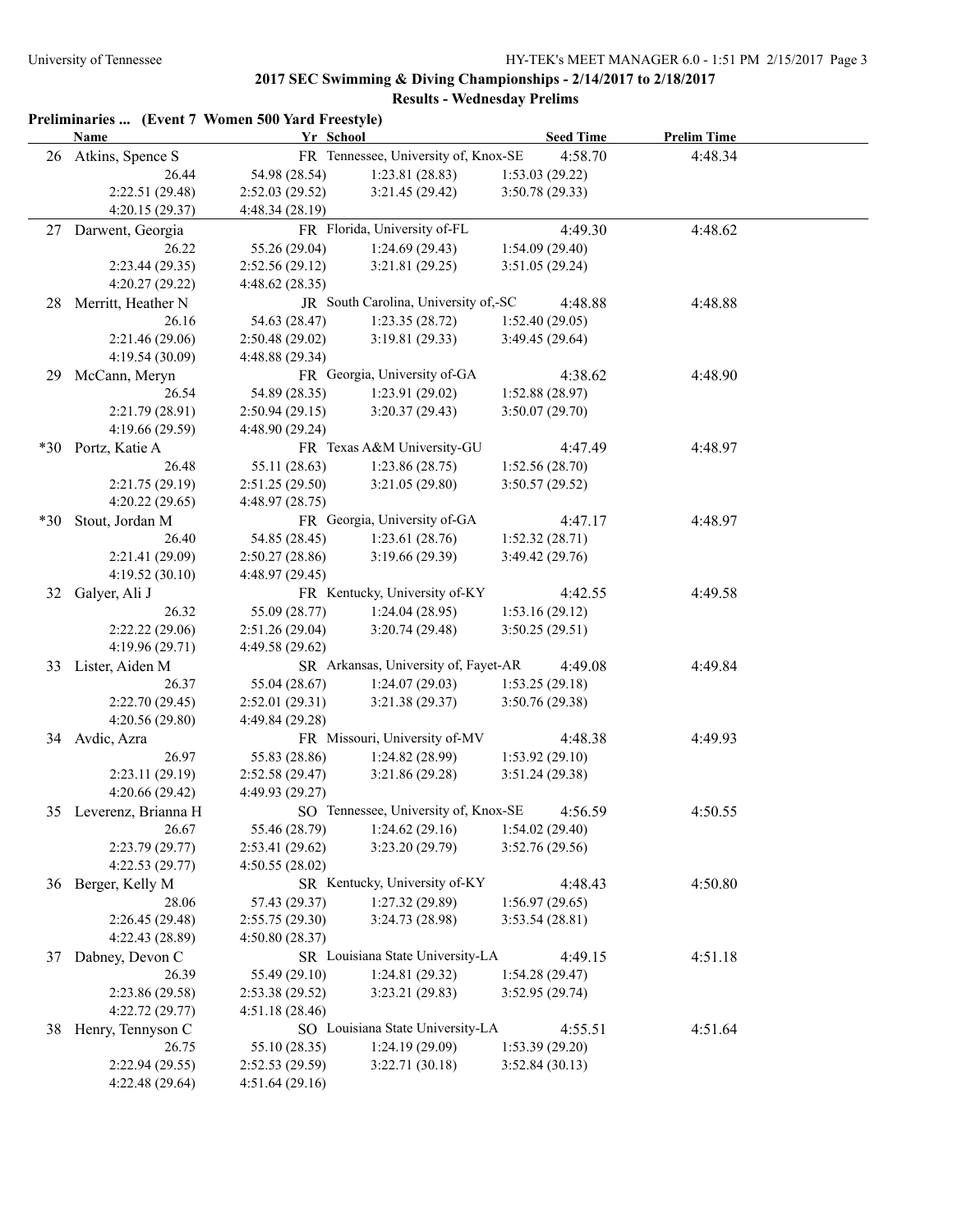### **Preliminaries ... (Event 7 Women 500 Yard Freestyle)**

| 39 Dambacher, Kelsey N<br>FR Florida, University of-FL<br>4:51.74<br>4:51.91<br>25.81<br>54.78 (28.97)<br>1:23.71(28.93)<br>1:53.28 (29.57)<br>2:23.10 (29.82)<br>2:52.98(29.88)<br>3:22.59(29.61)<br>3:52.63(30.04)<br>4:22.89 (30.26)<br>4:51.91(29.02)<br>JR Florida, University of-FL<br>40 Maughan, Amelia B<br>4:46.02<br>4:52.17<br>26.08<br>54.93 (28.85)<br>1:24.14(29.21)<br>1:53.51(29.37)<br>2:22.90 (29.39)<br>2:52.68(29.78)<br>3:22.78(30.10)<br>3:52.98 (30.20)<br>4:22.78 (29.80)<br>4:52.17(29.39)<br>JR South Carolina, University of,-SC<br>41 Smith, Sarah T<br>4:53.81<br>4:52.33<br>26.47<br>54.80 (28.33)<br>1:23.56(28.76)<br>1:52.61(29.05)<br>2:22.15 (29.54)<br>3:21.93(30.10)<br>3:52.20(30.27)<br>2:51.83(29.68)<br>4:22.61(30.41)<br>4:52.33(29.72)<br>SR Kentucky, University of-KY<br>42 Galyer, Danielle M<br>4:53.80<br>4:52.52<br>1:23.54(28.84)<br>26.19<br>54.70 (28.51)<br>1:52.51(28.97)<br>3:21.31(30.09)<br>3:51.38(30.07)<br>2:21.74(29.23)<br>2:51.22(29.48)<br>4:21.97 (30.59)<br>4:52.52(30.55)<br>SR South Carolina, University of,-SC<br>43 Carlson, Megan M<br>4:54.78<br>4:52.54<br>26.84<br>55.90 (29.06)<br>1:25.63(29.73)<br>1:55.49(29.86)<br>3:24.57(29.61)<br>3:54.30(29.73)<br>2:25.27(29.78)<br>2:54.96(29.69)<br>4:24.04 (29.74)<br>4:52.54 (28.50)<br>SR South Carolina, University of,-SC<br>44 Maltby, Elizabeth E<br>4:56.75<br>4:52.70<br>27.83<br>57.33 (29.50)<br>1:26.78(29.45)<br>1:56.42(29.64)<br>2:25.93(29.51)<br>2:55.55(29.62)<br>3:25.15(29.60)<br>3:54.67(29.52)<br>4:24.23 (29.56)<br>4:52.70(28.47)<br>FR Alabama, University of-SE<br>45 Brown, Cameron A<br>4:52.80<br>4:54.12<br>26.07<br>54.82 (28.75)<br>1:24.20(29.38)<br>1:53.73(29.53)<br>2:23.47(29.74)<br>3:23.38(30.07)<br>3:53.36 (29.98)<br>2:53.31(29.84)<br>4:23.91 (30.55)<br>4:54.12(30.21)<br>FR Georgia, University of-GA<br>46 Finnon, Meg H<br>4:47.78<br>4:55.56<br>26.61<br>55.87 (29.26)<br>1:25.11(29.24)<br>1:54.77(29.66)<br>2:24.25 (29.48)<br>3:24.75(30.43)<br>3:55.06(30.31)<br>2:54.32(30.07)<br>4:25.62(30.56)<br>4:55.56(29.94)<br>SO Arkansas, University of, Fayet-AR<br>Carney, Annah D<br>4:57.33<br>4:57.46<br>47<br>27.16<br>56.69 (29.53)<br>1:26.48 (29.79)<br>1:56.47(29.99)<br>2:26.38 (29.91)<br>3:27.18(30.51)<br>3:57.60(30.42)<br>2:56.67(30.29)<br>4:27.81(30.21)<br>4:57.46(29.65)<br>FR Vanderbilt University-SE<br>48 Peacock, Saleh A<br>4:58.02<br>4:57.51<br>1:25.17 (28.89)<br>56.28 (28.93)<br>27.35<br>1:54.46(29.29)<br>2:23.85 (29.39)<br>2:53.29 (29.44)<br>3:55.37(31.71)<br>3:23.66(30.37)<br>4:27.18 (31.81)<br>4:57.51(30.33)<br>SR Vanderbilt University-SE<br>Bencic, Carrie A<br>4:58.80<br>4:58.84<br>49<br>56.87 (29.40)<br>1:26.62(29.75)<br>1:56.67(30.05)<br>27.47<br>2:27.09 (30.42)<br>3:58.77(30.75)<br>2:57.54(30.45)<br>3:28.02(30.48)<br>4:29.17 (30.40)<br>4:58.84(29.67)<br>SO Kentucky, University of-KY<br>Potts, Alaina N<br>5:00.82<br>4:59.58<br>50<br>27.37<br>57.11 (29.74)<br>1:27.03(29.92)<br>1:57.43(30.40)<br>2:27.58(30.15)<br>2:58.02 (30.44)<br>3:28.67(30.65)<br>3:59.36 (30.69)<br>4:30.02 (30.66)<br>4:59.58(29.56)<br>SO Georgia, University of-GA<br>4:52.73<br>4:59.98<br>Lee, Shauna A<br>51 | Name           | Yr School       |                |                | <b>Seed Time</b> | <b>Prelim Time</b> |  |
|-----------------------------------------------------------------------------------------------------------------------------------------------------------------------------------------------------------------------------------------------------------------------------------------------------------------------------------------------------------------------------------------------------------------------------------------------------------------------------------------------------------------------------------------------------------------------------------------------------------------------------------------------------------------------------------------------------------------------------------------------------------------------------------------------------------------------------------------------------------------------------------------------------------------------------------------------------------------------------------------------------------------------------------------------------------------------------------------------------------------------------------------------------------------------------------------------------------------------------------------------------------------------------------------------------------------------------------------------------------------------------------------------------------------------------------------------------------------------------------------------------------------------------------------------------------------------------------------------------------------------------------------------------------------------------------------------------------------------------------------------------------------------------------------------------------------------------------------------------------------------------------------------------------------------------------------------------------------------------------------------------------------------------------------------------------------------------------------------------------------------------------------------------------------------------------------------------------------------------------------------------------------------------------------------------------------------------------------------------------------------------------------------------------------------------------------------------------------------------------------------------------------------------------------------------------------------------------------------------------------------------------------------------------------------------------------------------------------------------------------------------------------------------------------------------------------------------------------------------------------------------------------------------------------------------------------------------------------------------------------------------------------------------------------------------------------------------------------------------------------------------------------------------------------------------------------------------------------------------------|----------------|-----------------|----------------|----------------|------------------|--------------------|--|
|                                                                                                                                                                                                                                                                                                                                                                                                                                                                                                                                                                                                                                                                                                                                                                                                                                                                                                                                                                                                                                                                                                                                                                                                                                                                                                                                                                                                                                                                                                                                                                                                                                                                                                                                                                                                                                                                                                                                                                                                                                                                                                                                                                                                                                                                                                                                                                                                                                                                                                                                                                                                                                                                                                                                                                                                                                                                                                                                                                                                                                                                                                                                                                                                                                   |                |                 |                |                |                  |                    |  |
|                                                                                                                                                                                                                                                                                                                                                                                                                                                                                                                                                                                                                                                                                                                                                                                                                                                                                                                                                                                                                                                                                                                                                                                                                                                                                                                                                                                                                                                                                                                                                                                                                                                                                                                                                                                                                                                                                                                                                                                                                                                                                                                                                                                                                                                                                                                                                                                                                                                                                                                                                                                                                                                                                                                                                                                                                                                                                                                                                                                                                                                                                                                                                                                                                                   |                |                 |                |                |                  |                    |  |
|                                                                                                                                                                                                                                                                                                                                                                                                                                                                                                                                                                                                                                                                                                                                                                                                                                                                                                                                                                                                                                                                                                                                                                                                                                                                                                                                                                                                                                                                                                                                                                                                                                                                                                                                                                                                                                                                                                                                                                                                                                                                                                                                                                                                                                                                                                                                                                                                                                                                                                                                                                                                                                                                                                                                                                                                                                                                                                                                                                                                                                                                                                                                                                                                                                   |                |                 |                |                |                  |                    |  |
|                                                                                                                                                                                                                                                                                                                                                                                                                                                                                                                                                                                                                                                                                                                                                                                                                                                                                                                                                                                                                                                                                                                                                                                                                                                                                                                                                                                                                                                                                                                                                                                                                                                                                                                                                                                                                                                                                                                                                                                                                                                                                                                                                                                                                                                                                                                                                                                                                                                                                                                                                                                                                                                                                                                                                                                                                                                                                                                                                                                                                                                                                                                                                                                                                                   |                |                 |                |                |                  |                    |  |
|                                                                                                                                                                                                                                                                                                                                                                                                                                                                                                                                                                                                                                                                                                                                                                                                                                                                                                                                                                                                                                                                                                                                                                                                                                                                                                                                                                                                                                                                                                                                                                                                                                                                                                                                                                                                                                                                                                                                                                                                                                                                                                                                                                                                                                                                                                                                                                                                                                                                                                                                                                                                                                                                                                                                                                                                                                                                                                                                                                                                                                                                                                                                                                                                                                   |                |                 |                |                |                  |                    |  |
|                                                                                                                                                                                                                                                                                                                                                                                                                                                                                                                                                                                                                                                                                                                                                                                                                                                                                                                                                                                                                                                                                                                                                                                                                                                                                                                                                                                                                                                                                                                                                                                                                                                                                                                                                                                                                                                                                                                                                                                                                                                                                                                                                                                                                                                                                                                                                                                                                                                                                                                                                                                                                                                                                                                                                                                                                                                                                                                                                                                                                                                                                                                                                                                                                                   |                |                 |                |                |                  |                    |  |
|                                                                                                                                                                                                                                                                                                                                                                                                                                                                                                                                                                                                                                                                                                                                                                                                                                                                                                                                                                                                                                                                                                                                                                                                                                                                                                                                                                                                                                                                                                                                                                                                                                                                                                                                                                                                                                                                                                                                                                                                                                                                                                                                                                                                                                                                                                                                                                                                                                                                                                                                                                                                                                                                                                                                                                                                                                                                                                                                                                                                                                                                                                                                                                                                                                   |                |                 |                |                |                  |                    |  |
|                                                                                                                                                                                                                                                                                                                                                                                                                                                                                                                                                                                                                                                                                                                                                                                                                                                                                                                                                                                                                                                                                                                                                                                                                                                                                                                                                                                                                                                                                                                                                                                                                                                                                                                                                                                                                                                                                                                                                                                                                                                                                                                                                                                                                                                                                                                                                                                                                                                                                                                                                                                                                                                                                                                                                                                                                                                                                                                                                                                                                                                                                                                                                                                                                                   |                |                 |                |                |                  |                    |  |
|                                                                                                                                                                                                                                                                                                                                                                                                                                                                                                                                                                                                                                                                                                                                                                                                                                                                                                                                                                                                                                                                                                                                                                                                                                                                                                                                                                                                                                                                                                                                                                                                                                                                                                                                                                                                                                                                                                                                                                                                                                                                                                                                                                                                                                                                                                                                                                                                                                                                                                                                                                                                                                                                                                                                                                                                                                                                                                                                                                                                                                                                                                                                                                                                                                   |                |                 |                |                |                  |                    |  |
|                                                                                                                                                                                                                                                                                                                                                                                                                                                                                                                                                                                                                                                                                                                                                                                                                                                                                                                                                                                                                                                                                                                                                                                                                                                                                                                                                                                                                                                                                                                                                                                                                                                                                                                                                                                                                                                                                                                                                                                                                                                                                                                                                                                                                                                                                                                                                                                                                                                                                                                                                                                                                                                                                                                                                                                                                                                                                                                                                                                                                                                                                                                                                                                                                                   |                |                 |                |                |                  |                    |  |
|                                                                                                                                                                                                                                                                                                                                                                                                                                                                                                                                                                                                                                                                                                                                                                                                                                                                                                                                                                                                                                                                                                                                                                                                                                                                                                                                                                                                                                                                                                                                                                                                                                                                                                                                                                                                                                                                                                                                                                                                                                                                                                                                                                                                                                                                                                                                                                                                                                                                                                                                                                                                                                                                                                                                                                                                                                                                                                                                                                                                                                                                                                                                                                                                                                   |                |                 |                |                |                  |                    |  |
|                                                                                                                                                                                                                                                                                                                                                                                                                                                                                                                                                                                                                                                                                                                                                                                                                                                                                                                                                                                                                                                                                                                                                                                                                                                                                                                                                                                                                                                                                                                                                                                                                                                                                                                                                                                                                                                                                                                                                                                                                                                                                                                                                                                                                                                                                                                                                                                                                                                                                                                                                                                                                                                                                                                                                                                                                                                                                                                                                                                                                                                                                                                                                                                                                                   |                |                 |                |                |                  |                    |  |
|                                                                                                                                                                                                                                                                                                                                                                                                                                                                                                                                                                                                                                                                                                                                                                                                                                                                                                                                                                                                                                                                                                                                                                                                                                                                                                                                                                                                                                                                                                                                                                                                                                                                                                                                                                                                                                                                                                                                                                                                                                                                                                                                                                                                                                                                                                                                                                                                                                                                                                                                                                                                                                                                                                                                                                                                                                                                                                                                                                                                                                                                                                                                                                                                                                   |                |                 |                |                |                  |                    |  |
|                                                                                                                                                                                                                                                                                                                                                                                                                                                                                                                                                                                                                                                                                                                                                                                                                                                                                                                                                                                                                                                                                                                                                                                                                                                                                                                                                                                                                                                                                                                                                                                                                                                                                                                                                                                                                                                                                                                                                                                                                                                                                                                                                                                                                                                                                                                                                                                                                                                                                                                                                                                                                                                                                                                                                                                                                                                                                                                                                                                                                                                                                                                                                                                                                                   |                |                 |                |                |                  |                    |  |
|                                                                                                                                                                                                                                                                                                                                                                                                                                                                                                                                                                                                                                                                                                                                                                                                                                                                                                                                                                                                                                                                                                                                                                                                                                                                                                                                                                                                                                                                                                                                                                                                                                                                                                                                                                                                                                                                                                                                                                                                                                                                                                                                                                                                                                                                                                                                                                                                                                                                                                                                                                                                                                                                                                                                                                                                                                                                                                                                                                                                                                                                                                                                                                                                                                   |                |                 |                |                |                  |                    |  |
|                                                                                                                                                                                                                                                                                                                                                                                                                                                                                                                                                                                                                                                                                                                                                                                                                                                                                                                                                                                                                                                                                                                                                                                                                                                                                                                                                                                                                                                                                                                                                                                                                                                                                                                                                                                                                                                                                                                                                                                                                                                                                                                                                                                                                                                                                                                                                                                                                                                                                                                                                                                                                                                                                                                                                                                                                                                                                                                                                                                                                                                                                                                                                                                                                                   |                |                 |                |                |                  |                    |  |
|                                                                                                                                                                                                                                                                                                                                                                                                                                                                                                                                                                                                                                                                                                                                                                                                                                                                                                                                                                                                                                                                                                                                                                                                                                                                                                                                                                                                                                                                                                                                                                                                                                                                                                                                                                                                                                                                                                                                                                                                                                                                                                                                                                                                                                                                                                                                                                                                                                                                                                                                                                                                                                                                                                                                                                                                                                                                                                                                                                                                                                                                                                                                                                                                                                   |                |                 |                |                |                  |                    |  |
|                                                                                                                                                                                                                                                                                                                                                                                                                                                                                                                                                                                                                                                                                                                                                                                                                                                                                                                                                                                                                                                                                                                                                                                                                                                                                                                                                                                                                                                                                                                                                                                                                                                                                                                                                                                                                                                                                                                                                                                                                                                                                                                                                                                                                                                                                                                                                                                                                                                                                                                                                                                                                                                                                                                                                                                                                                                                                                                                                                                                                                                                                                                                                                                                                                   |                |                 |                |                |                  |                    |  |
|                                                                                                                                                                                                                                                                                                                                                                                                                                                                                                                                                                                                                                                                                                                                                                                                                                                                                                                                                                                                                                                                                                                                                                                                                                                                                                                                                                                                                                                                                                                                                                                                                                                                                                                                                                                                                                                                                                                                                                                                                                                                                                                                                                                                                                                                                                                                                                                                                                                                                                                                                                                                                                                                                                                                                                                                                                                                                                                                                                                                                                                                                                                                                                                                                                   |                |                 |                |                |                  |                    |  |
|                                                                                                                                                                                                                                                                                                                                                                                                                                                                                                                                                                                                                                                                                                                                                                                                                                                                                                                                                                                                                                                                                                                                                                                                                                                                                                                                                                                                                                                                                                                                                                                                                                                                                                                                                                                                                                                                                                                                                                                                                                                                                                                                                                                                                                                                                                                                                                                                                                                                                                                                                                                                                                                                                                                                                                                                                                                                                                                                                                                                                                                                                                                                                                                                                                   |                |                 |                |                |                  |                    |  |
|                                                                                                                                                                                                                                                                                                                                                                                                                                                                                                                                                                                                                                                                                                                                                                                                                                                                                                                                                                                                                                                                                                                                                                                                                                                                                                                                                                                                                                                                                                                                                                                                                                                                                                                                                                                                                                                                                                                                                                                                                                                                                                                                                                                                                                                                                                                                                                                                                                                                                                                                                                                                                                                                                                                                                                                                                                                                                                                                                                                                                                                                                                                                                                                                                                   |                |                 |                |                |                  |                    |  |
|                                                                                                                                                                                                                                                                                                                                                                                                                                                                                                                                                                                                                                                                                                                                                                                                                                                                                                                                                                                                                                                                                                                                                                                                                                                                                                                                                                                                                                                                                                                                                                                                                                                                                                                                                                                                                                                                                                                                                                                                                                                                                                                                                                                                                                                                                                                                                                                                                                                                                                                                                                                                                                                                                                                                                                                                                                                                                                                                                                                                                                                                                                                                                                                                                                   |                |                 |                |                |                  |                    |  |
|                                                                                                                                                                                                                                                                                                                                                                                                                                                                                                                                                                                                                                                                                                                                                                                                                                                                                                                                                                                                                                                                                                                                                                                                                                                                                                                                                                                                                                                                                                                                                                                                                                                                                                                                                                                                                                                                                                                                                                                                                                                                                                                                                                                                                                                                                                                                                                                                                                                                                                                                                                                                                                                                                                                                                                                                                                                                                                                                                                                                                                                                                                                                                                                                                                   |                |                 |                |                |                  |                    |  |
|                                                                                                                                                                                                                                                                                                                                                                                                                                                                                                                                                                                                                                                                                                                                                                                                                                                                                                                                                                                                                                                                                                                                                                                                                                                                                                                                                                                                                                                                                                                                                                                                                                                                                                                                                                                                                                                                                                                                                                                                                                                                                                                                                                                                                                                                                                                                                                                                                                                                                                                                                                                                                                                                                                                                                                                                                                                                                                                                                                                                                                                                                                                                                                                                                                   |                |                 |                |                |                  |                    |  |
|                                                                                                                                                                                                                                                                                                                                                                                                                                                                                                                                                                                                                                                                                                                                                                                                                                                                                                                                                                                                                                                                                                                                                                                                                                                                                                                                                                                                                                                                                                                                                                                                                                                                                                                                                                                                                                                                                                                                                                                                                                                                                                                                                                                                                                                                                                                                                                                                                                                                                                                                                                                                                                                                                                                                                                                                                                                                                                                                                                                                                                                                                                                                                                                                                                   |                |                 |                |                |                  |                    |  |
|                                                                                                                                                                                                                                                                                                                                                                                                                                                                                                                                                                                                                                                                                                                                                                                                                                                                                                                                                                                                                                                                                                                                                                                                                                                                                                                                                                                                                                                                                                                                                                                                                                                                                                                                                                                                                                                                                                                                                                                                                                                                                                                                                                                                                                                                                                                                                                                                                                                                                                                                                                                                                                                                                                                                                                                                                                                                                                                                                                                                                                                                                                                                                                                                                                   |                |                 |                |                |                  |                    |  |
|                                                                                                                                                                                                                                                                                                                                                                                                                                                                                                                                                                                                                                                                                                                                                                                                                                                                                                                                                                                                                                                                                                                                                                                                                                                                                                                                                                                                                                                                                                                                                                                                                                                                                                                                                                                                                                                                                                                                                                                                                                                                                                                                                                                                                                                                                                                                                                                                                                                                                                                                                                                                                                                                                                                                                                                                                                                                                                                                                                                                                                                                                                                                                                                                                                   |                |                 |                |                |                  |                    |  |
|                                                                                                                                                                                                                                                                                                                                                                                                                                                                                                                                                                                                                                                                                                                                                                                                                                                                                                                                                                                                                                                                                                                                                                                                                                                                                                                                                                                                                                                                                                                                                                                                                                                                                                                                                                                                                                                                                                                                                                                                                                                                                                                                                                                                                                                                                                                                                                                                                                                                                                                                                                                                                                                                                                                                                                                                                                                                                                                                                                                                                                                                                                                                                                                                                                   |                |                 |                |                |                  |                    |  |
|                                                                                                                                                                                                                                                                                                                                                                                                                                                                                                                                                                                                                                                                                                                                                                                                                                                                                                                                                                                                                                                                                                                                                                                                                                                                                                                                                                                                                                                                                                                                                                                                                                                                                                                                                                                                                                                                                                                                                                                                                                                                                                                                                                                                                                                                                                                                                                                                                                                                                                                                                                                                                                                                                                                                                                                                                                                                                                                                                                                                                                                                                                                                                                                                                                   |                |                 |                |                |                  |                    |  |
|                                                                                                                                                                                                                                                                                                                                                                                                                                                                                                                                                                                                                                                                                                                                                                                                                                                                                                                                                                                                                                                                                                                                                                                                                                                                                                                                                                                                                                                                                                                                                                                                                                                                                                                                                                                                                                                                                                                                                                                                                                                                                                                                                                                                                                                                                                                                                                                                                                                                                                                                                                                                                                                                                                                                                                                                                                                                                                                                                                                                                                                                                                                                                                                                                                   |                |                 |                |                |                  |                    |  |
|                                                                                                                                                                                                                                                                                                                                                                                                                                                                                                                                                                                                                                                                                                                                                                                                                                                                                                                                                                                                                                                                                                                                                                                                                                                                                                                                                                                                                                                                                                                                                                                                                                                                                                                                                                                                                                                                                                                                                                                                                                                                                                                                                                                                                                                                                                                                                                                                                                                                                                                                                                                                                                                                                                                                                                                                                                                                                                                                                                                                                                                                                                                                                                                                                                   |                |                 |                |                |                  |                    |  |
|                                                                                                                                                                                                                                                                                                                                                                                                                                                                                                                                                                                                                                                                                                                                                                                                                                                                                                                                                                                                                                                                                                                                                                                                                                                                                                                                                                                                                                                                                                                                                                                                                                                                                                                                                                                                                                                                                                                                                                                                                                                                                                                                                                                                                                                                                                                                                                                                                                                                                                                                                                                                                                                                                                                                                                                                                                                                                                                                                                                                                                                                                                                                                                                                                                   |                |                 |                |                |                  |                    |  |
|                                                                                                                                                                                                                                                                                                                                                                                                                                                                                                                                                                                                                                                                                                                                                                                                                                                                                                                                                                                                                                                                                                                                                                                                                                                                                                                                                                                                                                                                                                                                                                                                                                                                                                                                                                                                                                                                                                                                                                                                                                                                                                                                                                                                                                                                                                                                                                                                                                                                                                                                                                                                                                                                                                                                                                                                                                                                                                                                                                                                                                                                                                                                                                                                                                   |                |                 |                |                |                  |                    |  |
|                                                                                                                                                                                                                                                                                                                                                                                                                                                                                                                                                                                                                                                                                                                                                                                                                                                                                                                                                                                                                                                                                                                                                                                                                                                                                                                                                                                                                                                                                                                                                                                                                                                                                                                                                                                                                                                                                                                                                                                                                                                                                                                                                                                                                                                                                                                                                                                                                                                                                                                                                                                                                                                                                                                                                                                                                                                                                                                                                                                                                                                                                                                                                                                                                                   |                |                 |                |                |                  |                    |  |
|                                                                                                                                                                                                                                                                                                                                                                                                                                                                                                                                                                                                                                                                                                                                                                                                                                                                                                                                                                                                                                                                                                                                                                                                                                                                                                                                                                                                                                                                                                                                                                                                                                                                                                                                                                                                                                                                                                                                                                                                                                                                                                                                                                                                                                                                                                                                                                                                                                                                                                                                                                                                                                                                                                                                                                                                                                                                                                                                                                                                                                                                                                                                                                                                                                   |                |                 |                |                |                  |                    |  |
|                                                                                                                                                                                                                                                                                                                                                                                                                                                                                                                                                                                                                                                                                                                                                                                                                                                                                                                                                                                                                                                                                                                                                                                                                                                                                                                                                                                                                                                                                                                                                                                                                                                                                                                                                                                                                                                                                                                                                                                                                                                                                                                                                                                                                                                                                                                                                                                                                                                                                                                                                                                                                                                                                                                                                                                                                                                                                                                                                                                                                                                                                                                                                                                                                                   |                |                 |                |                |                  |                    |  |
|                                                                                                                                                                                                                                                                                                                                                                                                                                                                                                                                                                                                                                                                                                                                                                                                                                                                                                                                                                                                                                                                                                                                                                                                                                                                                                                                                                                                                                                                                                                                                                                                                                                                                                                                                                                                                                                                                                                                                                                                                                                                                                                                                                                                                                                                                                                                                                                                                                                                                                                                                                                                                                                                                                                                                                                                                                                                                                                                                                                                                                                                                                                                                                                                                                   |                |                 |                |                |                  |                    |  |
|                                                                                                                                                                                                                                                                                                                                                                                                                                                                                                                                                                                                                                                                                                                                                                                                                                                                                                                                                                                                                                                                                                                                                                                                                                                                                                                                                                                                                                                                                                                                                                                                                                                                                                                                                                                                                                                                                                                                                                                                                                                                                                                                                                                                                                                                                                                                                                                                                                                                                                                                                                                                                                                                                                                                                                                                                                                                                                                                                                                                                                                                                                                                                                                                                                   |                |                 |                |                |                  |                    |  |
|                                                                                                                                                                                                                                                                                                                                                                                                                                                                                                                                                                                                                                                                                                                                                                                                                                                                                                                                                                                                                                                                                                                                                                                                                                                                                                                                                                                                                                                                                                                                                                                                                                                                                                                                                                                                                                                                                                                                                                                                                                                                                                                                                                                                                                                                                                                                                                                                                                                                                                                                                                                                                                                                                                                                                                                                                                                                                                                                                                                                                                                                                                                                                                                                                                   |                |                 |                |                |                  |                    |  |
|                                                                                                                                                                                                                                                                                                                                                                                                                                                                                                                                                                                                                                                                                                                                                                                                                                                                                                                                                                                                                                                                                                                                                                                                                                                                                                                                                                                                                                                                                                                                                                                                                                                                                                                                                                                                                                                                                                                                                                                                                                                                                                                                                                                                                                                                                                                                                                                                                                                                                                                                                                                                                                                                                                                                                                                                                                                                                                                                                                                                                                                                                                                                                                                                                                   |                |                 |                |                |                  |                    |  |
|                                                                                                                                                                                                                                                                                                                                                                                                                                                                                                                                                                                                                                                                                                                                                                                                                                                                                                                                                                                                                                                                                                                                                                                                                                                                                                                                                                                                                                                                                                                                                                                                                                                                                                                                                                                                                                                                                                                                                                                                                                                                                                                                                                                                                                                                                                                                                                                                                                                                                                                                                                                                                                                                                                                                                                                                                                                                                                                                                                                                                                                                                                                                                                                                                                   |                |                 |                |                |                  |                    |  |
|                                                                                                                                                                                                                                                                                                                                                                                                                                                                                                                                                                                                                                                                                                                                                                                                                                                                                                                                                                                                                                                                                                                                                                                                                                                                                                                                                                                                                                                                                                                                                                                                                                                                                                                                                                                                                                                                                                                                                                                                                                                                                                                                                                                                                                                                                                                                                                                                                                                                                                                                                                                                                                                                                                                                                                                                                                                                                                                                                                                                                                                                                                                                                                                                                                   |                |                 |                |                |                  |                    |  |
|                                                                                                                                                                                                                                                                                                                                                                                                                                                                                                                                                                                                                                                                                                                                                                                                                                                                                                                                                                                                                                                                                                                                                                                                                                                                                                                                                                                                                                                                                                                                                                                                                                                                                                                                                                                                                                                                                                                                                                                                                                                                                                                                                                                                                                                                                                                                                                                                                                                                                                                                                                                                                                                                                                                                                                                                                                                                                                                                                                                                                                                                                                                                                                                                                                   |                |                 |                |                |                  |                    |  |
|                                                                                                                                                                                                                                                                                                                                                                                                                                                                                                                                                                                                                                                                                                                                                                                                                                                                                                                                                                                                                                                                                                                                                                                                                                                                                                                                                                                                                                                                                                                                                                                                                                                                                                                                                                                                                                                                                                                                                                                                                                                                                                                                                                                                                                                                                                                                                                                                                                                                                                                                                                                                                                                                                                                                                                                                                                                                                                                                                                                                                                                                                                                                                                                                                                   |                |                 |                |                |                  |                    |  |
|                                                                                                                                                                                                                                                                                                                                                                                                                                                                                                                                                                                                                                                                                                                                                                                                                                                                                                                                                                                                                                                                                                                                                                                                                                                                                                                                                                                                                                                                                                                                                                                                                                                                                                                                                                                                                                                                                                                                                                                                                                                                                                                                                                                                                                                                                                                                                                                                                                                                                                                                                                                                                                                                                                                                                                                                                                                                                                                                                                                                                                                                                                                                                                                                                                   |                |                 |                |                |                  |                    |  |
|                                                                                                                                                                                                                                                                                                                                                                                                                                                                                                                                                                                                                                                                                                                                                                                                                                                                                                                                                                                                                                                                                                                                                                                                                                                                                                                                                                                                                                                                                                                                                                                                                                                                                                                                                                                                                                                                                                                                                                                                                                                                                                                                                                                                                                                                                                                                                                                                                                                                                                                                                                                                                                                                                                                                                                                                                                                                                                                                                                                                                                                                                                                                                                                                                                   |                |                 |                |                |                  |                    |  |
|                                                                                                                                                                                                                                                                                                                                                                                                                                                                                                                                                                                                                                                                                                                                                                                                                                                                                                                                                                                                                                                                                                                                                                                                                                                                                                                                                                                                                                                                                                                                                                                                                                                                                                                                                                                                                                                                                                                                                                                                                                                                                                                                                                                                                                                                                                                                                                                                                                                                                                                                                                                                                                                                                                                                                                                                                                                                                                                                                                                                                                                                                                                                                                                                                                   |                |                 |                |                |                  |                    |  |
|                                                                                                                                                                                                                                                                                                                                                                                                                                                                                                                                                                                                                                                                                                                                                                                                                                                                                                                                                                                                                                                                                                                                                                                                                                                                                                                                                                                                                                                                                                                                                                                                                                                                                                                                                                                                                                                                                                                                                                                                                                                                                                                                                                                                                                                                                                                                                                                                                                                                                                                                                                                                                                                                                                                                                                                                                                                                                                                                                                                                                                                                                                                                                                                                                                   |                |                 |                |                |                  |                    |  |
|                                                                                                                                                                                                                                                                                                                                                                                                                                                                                                                                                                                                                                                                                                                                                                                                                                                                                                                                                                                                                                                                                                                                                                                                                                                                                                                                                                                                                                                                                                                                                                                                                                                                                                                                                                                                                                                                                                                                                                                                                                                                                                                                                                                                                                                                                                                                                                                                                                                                                                                                                                                                                                                                                                                                                                                                                                                                                                                                                                                                                                                                                                                                                                                                                                   |                |                 |                |                |                  |                    |  |
|                                                                                                                                                                                                                                                                                                                                                                                                                                                                                                                                                                                                                                                                                                                                                                                                                                                                                                                                                                                                                                                                                                                                                                                                                                                                                                                                                                                                                                                                                                                                                                                                                                                                                                                                                                                                                                                                                                                                                                                                                                                                                                                                                                                                                                                                                                                                                                                                                                                                                                                                                                                                                                                                                                                                                                                                                                                                                                                                                                                                                                                                                                                                                                                                                                   | 26.83          | 55.63 (28.80)   | 1:25.08(29.45) | 1:54.53(29.45) |                  |                    |  |
| 2:24.08 (29.55)<br>3:25.05(30.81)<br>2:54.24(30.16)<br>3:56.68(31.63)                                                                                                                                                                                                                                                                                                                                                                                                                                                                                                                                                                                                                                                                                                                                                                                                                                                                                                                                                                                                                                                                                                                                                                                                                                                                                                                                                                                                                                                                                                                                                                                                                                                                                                                                                                                                                                                                                                                                                                                                                                                                                                                                                                                                                                                                                                                                                                                                                                                                                                                                                                                                                                                                                                                                                                                                                                                                                                                                                                                                                                                                                                                                                             |                |                 |                |                |                  |                    |  |
|                                                                                                                                                                                                                                                                                                                                                                                                                                                                                                                                                                                                                                                                                                                                                                                                                                                                                                                                                                                                                                                                                                                                                                                                                                                                                                                                                                                                                                                                                                                                                                                                                                                                                                                                                                                                                                                                                                                                                                                                                                                                                                                                                                                                                                                                                                                                                                                                                                                                                                                                                                                                                                                                                                                                                                                                                                                                                                                                                                                                                                                                                                                                                                                                                                   | 4:28.53(31.85) | 4:59.98 (31.45) |                |                |                  |                    |  |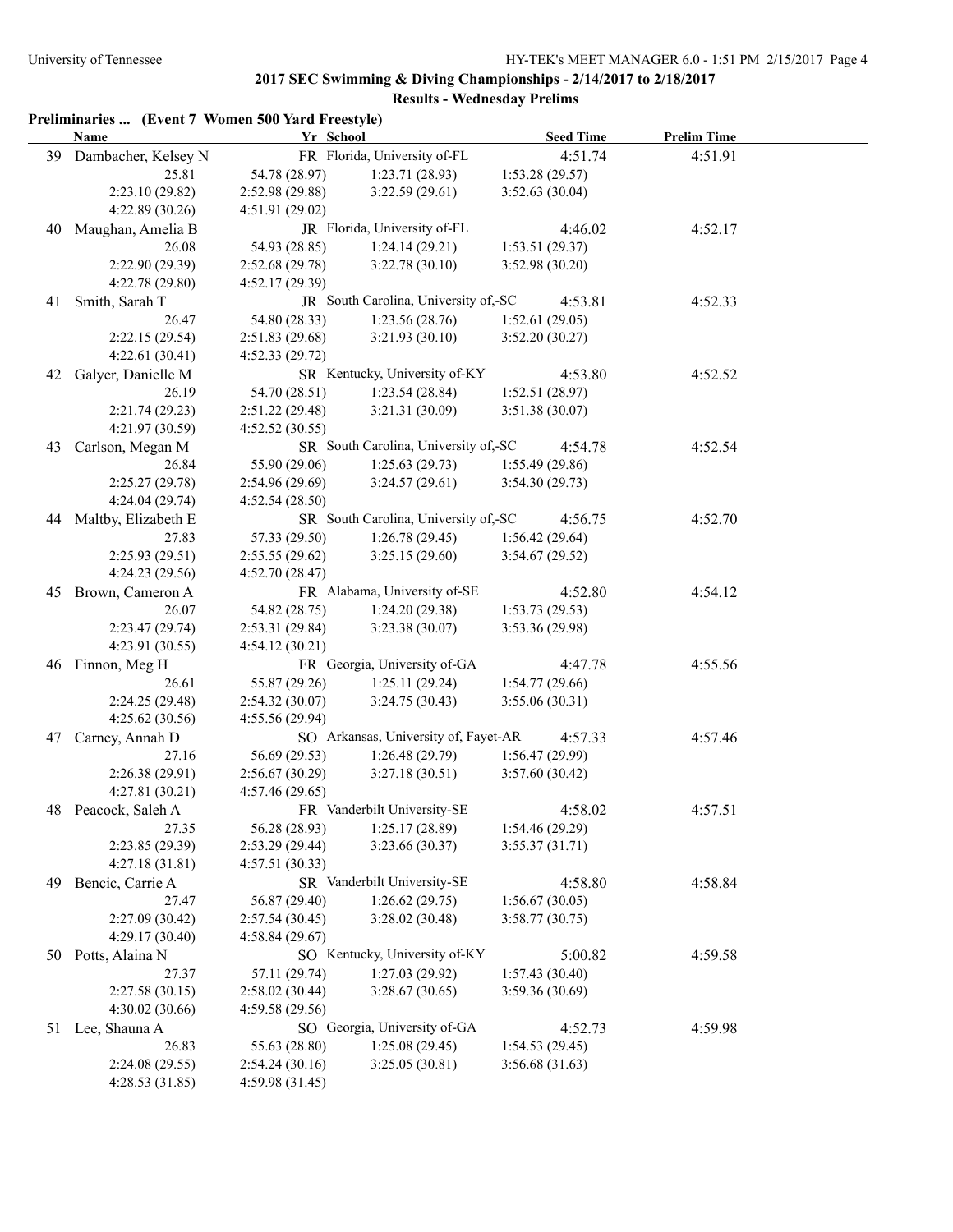# **Preliminaries ... (Event 7 Women 500 Yard Freestyle)**

|    | Name               | Yr School      |                                  | <b>Seed Time</b> | <b>Prelim Time</b> |  |
|----|--------------------|----------------|----------------------------------|------------------|--------------------|--|
| 52 | Sanchez, Namilla S |                | FR Vanderbilt University-SE      | 4:56.42          | 5:04.51            |  |
|    | 27.71              | 57.67 (29.96)  | 1:27.66(29.99)                   | 1:58.08(30.42)   |                    |  |
|    | 2:28.70(30.62)     | 2:59.33(30.63) | 3:30.83(31.50)                   | 4:02.43(31.60)   |                    |  |
|    | 4:33.76(31.33)     | 5:04.51(30.75) |                                  |                  |                    |  |
| 53 | Macdougall, Jane M |                | JR Louisiana State University-LA | 4:57.62          | 5:05.01            |  |
|    | 27.18              | 56.58 (29.40)  | 1:27.22(30.64)                   | 1:58.22(31.00)   |                    |  |
|    | 2:29.18(30.96)     | 3:00.37(31.19) | 3:31.37(31.00)                   | 4:02.43(31.06)   |                    |  |
|    | 4:34.67(32.24)     | 5:05.01(30.34) |                                  |                  |                    |  |
| 54 | Bruun, Line J      |                | FR Alabama, University of-SE     | 4:51.31          | 5:07.28            |  |
|    | 27.39              | 56.23 (28.84)  | 1:25.43(29.20)                   | 1:55.03(29.60)   |                    |  |
|    | 2:25.60(30.57)     | 2:57.09(31.49) | 3:29.78(32.69)                   | 4:02.43(32.65)   |                    |  |
|    | 4:35.21(32.78)     | 5:07.28(32.07) |                                  |                  |                    |  |
| 55 | Babbin, Kathryn L  |                | SR Vanderbilt University-SE      | 5:12.87          | 5:10.74            |  |
|    | 28.44              | 58.62 (30.18)  | 1:29.86(31.24)                   | 2:01.03(31.17)   |                    |  |
|    | 2:32.68(31.65)     | 3:04.55(31.87) | 3:36.33(31.78)                   | 4:08.21(31.88)   |                    |  |
|    | 4:39.93 (31.72)    | 5:10.74(30.81) |                                  |                  |                    |  |

#### **Event 8 Men 500 Yard Freestyle**

**4:13.22 A**

|   | 4:24.99 B            |                |                                      |  |                  |                    |    |
|---|----------------------|----------------|--------------------------------------|--|------------------|--------------------|----|
|   | <b>Name</b>          | Yr School      |                                      |  | <b>Seed Time</b> | <b>Prelim Time</b> |    |
|   | <b>Preliminaries</b> |                |                                      |  |                  |                    |    |
|   | 1 D'Arrigo, Mitch M  |                | SR Florida, University of-FL         |  | 4:16.87          | 4:12.43            | qA |
|   | 23.73                | 49.12 (25.39)  | 1:14.91(25.79)                       |  | 1:40.76(25.85)   |                    |    |
|   | 2:06.77(26.01)       | 2:32.44(25.67) | 2:57.99(25.55)                       |  | 3:23.65(25.66)   |                    |    |
|   | 3:48.24(24.59)       | 4:12.43(24.19) |                                      |  |                  |                    |    |
| 2 | Minuth, Fynn         |                | SO South Carolina, University of,-SC |  | 4:19.30          | 4:12.94            | qA |
|   | 23.34                | 48.61 (25.27)  | 1:14.39(25.78)                       |  | 1:40.28(25.89)   |                    |    |
|   | 2:06.15(25.87)       | 2:31.68(25.53) | 2:57.31(25.63)                       |  | 3:22.90(25.59)   |                    |    |
|   | 3:48.24(25.34)       | 4:12.94(24.70) |                                      |  |                  |                    |    |
| 3 | Mahmoud, Akaram A    |                | JR South Carolina, University of,-SC |  | 4:19.38          | 4:14.34            | qB |
|   | 23.55                | 49.00 (25.45)  | 1:14.69(25.69)                       |  | 1:40.47(25.78)   |                    |    |
|   | 2:06.29(25.82)       | 2:32.19(25.90) | 2:58.02(25.83)                       |  | 3:24.02(26.00)   |                    |    |
|   | 3:49.93 (25.91)      | 4:14.34(24.41) |                                      |  |                  |                    |    |
| 4 | Higgins, Walker A    |                | FR Georgia, University of-GA         |  | 4:16.91          | 4:14.43            | qB |
|   | 22.99                | 48.13 (25.14)  | 1:13.78(25.65)                       |  | 1:39.82 (26.04)  |                    |    |
|   | 2:05.79 (25.97)      | 2:31.65(25.86) | 2:57.58(25.93)                       |  | 3:23.73(26.15)   |                    |    |
|   | 3:49.63 (25.90)      | 4:14.43(24.80) |                                      |  |                  |                    |    |
| 5 | Litherland, Jay Y    |                | JR Georgia, University of-GA         |  | NT               | 4:17.23            | qB |
|   | 23.64                | 49.79 (26.15)  | 1:16.25(26.46)                       |  | 1:41.98(25.73)   |                    |    |
|   | 2:07.94 (25.96)      | 2:33.59(25.65) | 2:59.50(25.91)                       |  | 3:25.69(26.19)   |                    |    |
|   | 3:51.57(25.88)       | 4:17.23(25.66) |                                      |  |                  |                    |    |
| 6 | Lawless, Ben W       |                | JR Florida, University of-FL         |  | 4:20.04          | 4:17.28            | qB |
|   | 24.02                | 49.51 (25.49)  | 1:15.60(26.09)                       |  | 1:42.14(26.54)   |                    |    |
|   | 2:08.19(26.05)       | 2:34.04(25.85) | 2:59.75(25.71)                       |  | 3:25.61(25.86)   |                    |    |
|   | 3:51.81(26.20)       | 4:17.28(25.47) |                                      |  |                  |                    |    |
| 7 | Litherland, Kevin R  |                | JR Georgia, University of-GA         |  | 4:15.33          | 4:18.16            | qB |
|   | 24.01                | 49.97 (25.96)  | 1:16.36(26.39)                       |  | 1:42.73(26.37)   |                    |    |
|   | 2:08.88(26.15)       | 2:34.92(26.04) | 3:00.73(25.81)                       |  | 3:26.88(26.15)   |                    |    |
|   | 3:52.83(25.95)       | 4:18.16(25.33) |                                      |  |                  |                    |    |
| 8 | Jones, Isaac P       |                | JR Kentucky, University of-KY        |  | 4:22.34          | 4:18.59            | qB |
|   | 23.51                | 49.27 (25.76)  | 1:15.02(25.75)                       |  | 1:41.00(25.98)   |                    |    |
|   | 2:06.97(25.97)       | 2:33.07(26.10) | 2:59.53(26.46)                       |  | 3:26.20(26.67)   |                    |    |
|   | 3:52.87(26.67)       | 4:18.59(25.72) |                                      |  |                  |                    |    |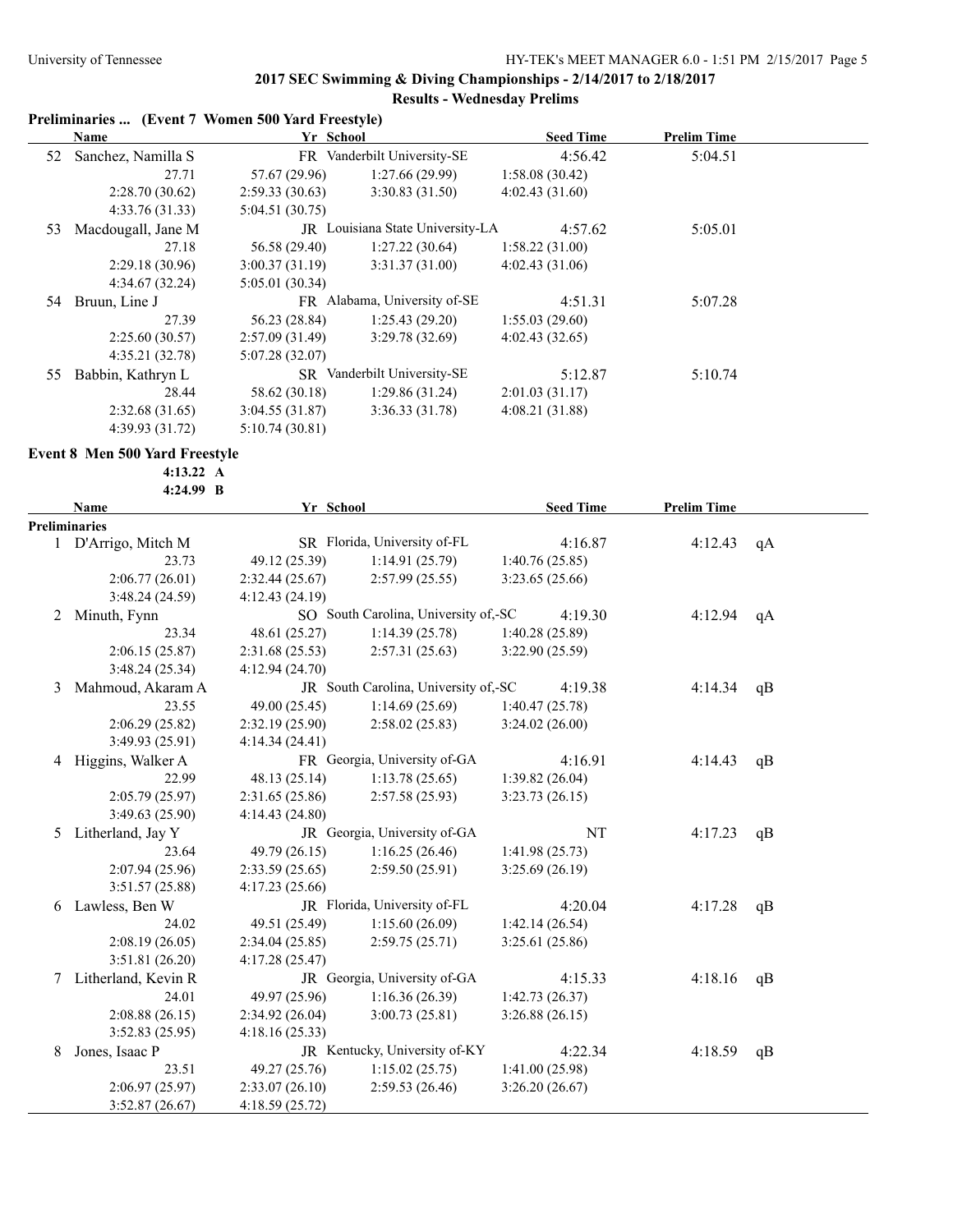|    |                         | Preliminaries  (Event 8 Men 500 Yard Freestyle) |                                      |                  |                    |    |
|----|-------------------------|-------------------------------------------------|--------------------------------------|------------------|--------------------|----|
|    | <b>Name</b>             | Yr School                                       |                                      | <b>Seed Time</b> | <b>Prelim Time</b> |    |
| 9  | Rooney, Maxime P        |                                                 | FR Florida, University of-FL         | 4:26.10          | 4:18.66            | qB |
|    | 23.44                   | 49.24 (25.80)                                   | 1:15.47(26.23)                       | 1:42.03(26.56)   |                    |    |
|    | 2:08.32(26.29)          | 2:35.00(26.68)                                  | 3:01.67(26.67)                       | 3:28.44(26.77)   |                    |    |
|    | 3:53.41 (24.97)         | 4:18.66(25.25)                                  |                                      |                  |                    |    |
|    | 10 Davis, Nicholas C    |                                                 | SR Missouri, University of-MV        | 4:17.42          | 4:18.76            | qB |
|    | 24.32                   | 50.75 (26.43)                                   | 1:17.24(26.49)                       | 1:43.96(26.72)   |                    |    |
|    | 2:09.65(25.69)          | 2:36.01(26.36)                                  | 3:02.27(26.26)                       | 3:28.43(26.16)   |                    |    |
|    | 3:54.20(25.77)          | 4:18.76(24.56)                                  |                                      |                  |                    |    |
|    | 11 Peribonio, Tom A     |                                                 | JR South Carolina, University of,-SC | 4:22.29          | 4:19.21            | qB |
|    | 23.85                   | 49.40 (25.55)                                   | 1:15.27(25.87)                       | 1:41.20(25.93)   |                    |    |
|    | 2:07.27(26.07)          | 2:33.55(26.28)                                  | 2:59.99 (26.44)                      | 3:26.46(26.47)   |                    |    |
|    | 3:53.17(26.71)          | 4:19.21(26.04)                                  |                                      |                  |                    |    |
|    | 12 Brady, Andrew P      |                                                 | JR Florida, University of-FL         | 4:24.83          | 4:19.48            | qB |
|    | 23.29                   | 48.41 (25.12)                                   | 1:14.32(25.91)                       | 1:40.53(26.21)   |                    |    |
|    | 2:07.16(26.63)          | 2:33.84(26.68)                                  | 3:00.37(26.53)                       | 3:26.85(26.48)   |                    |    |
|    | 3:53.63(26.78)          | 4:19.48(25.85)                                  |                                      |                  |                    |    |
| 13 | Bekemeyer, Cody C       |                                                 | SO South Carolina, University of,-SC | 4:23.13          | 4:19.81            | qB |
|    | 24.17                   | 50.38 (26.21)                                   | 1:16.56(26.18)                       | 1:42.78 (26.22)  |                    |    |
|    | 2:09.07(26.29)          | 2:35.61(26.54)                                  | 3:02.03(26.42)                       | 3:28.22(26.19)   |                    |    |
|    | 3:54.29(26.07)          | 4:19.81(25.52)                                  |                                      |                  |                    |    |
|    | 14 Manganiello, Blake E |                                                 | JR Florida, University of-FL         | 4:20.79          | 4:19.84            | qB |
|    | 24.24                   | 50.42 (26.18)                                   | 1:16.62(26.20)                       | 1:43.05(26.43)   |                    |    |
|    | 2:09.52(26.47)          | 2:35.83(26.31)                                  | 3:01.97(26.14)                       | 3:27.99(26.02)   |                    |    |
|    | 3:54.24(26.25)          | 4:19.84(25.60)                                  |                                      |                  |                    |    |
| 15 | Abbott, Taylor K        |                                                 | FR Tennessee, University of, Knox-SE | 4:25.42          | 4:20.22            | qB |
|    | 23.87                   | 49.81 (25.94)                                   | 1:16.14(26.33)                       | 1:42.94 (26.80)  |                    |    |
|    | 2:09.37(26.43)          | 2:35.78(26.41)                                  | 3:02.42(26.64)                       | 3:28.82(26.40)   |                    |    |
|    | 3:55.04(26.22)          | 4:20.22(25.18)                                  |                                      |                  |                    |    |
|    | 16 Forde, Clayton T     |                                                 | FR Georgia, University of-GA         | 4:31.64          | 4:20.45            | qB |
|    | 24.17                   | 50.29 (26.12)                                   | 1:16.74(26.45)                       | 1:43.40(26.66)   |                    |    |
|    | 2:10.14(26.74)          | 2:36.95(26.81)                                  | 3:03.63(26.68)                       | 3:30.02 (26.39)  |                    |    |
|    | 3:55.92(25.90)          | 4:20.45 (24.53)                                 |                                      |                  |                    |    |
|    | 17 McHugh, Sam S        |                                                 | JR Tennessee, University of, Knox-SE | 4:24.56          | J4:20.45           | qB |
|    | 23.67                   | 49.67 (26.00)                                   | 1:15.83(26.16)                       | 1:42.22 (26.39)  |                    |    |
|    | 2:08.81 (26.59)         | 2:35.43(26.62)                                  | 3:02.00(26.57)                       | 3:28.60(26.60)   |                    |    |
|    | 3:55.01(26.41)          | 4:20.45(25.44)                                  |                                      |                  |                    |    |
|    | 18 Burns, Aidan T       |                                                 | SO Georgia, University of-GA         | 4:19.41          | 4:20.50            | qB |
|    | 23.78                   | 49.82 (26.04)                                   | 1:16.13(26.31)                       | 1:42.66(26.53)   |                    |    |
|    | 2:09.10 (26.44)         | 2:35.35(26.25)                                  | 3:01.43(26.08)                       | 3:27.51(26.08)   |                    |    |
|    | 3:53.94(26.43)          | 4:20.50(26.56)                                  |                                      |                  |                    |    |
| 19 | Hinawi, Marc            |                                                 | FR Tennessee, University of, Knox-SE | 4:23.04          | 4:21.05            | qB |
|    | 24.01                   | 49.87 (25.86)                                   | 1:16.17(26.30)                       | 1:42.52(26.35)   |                    |    |
|    | 2:09.14(26.62)          | 2:35.61(26.47)                                  | 3:01.91 (26.30)                      | 3:28.28(26.37)   |                    |    |
|    | 3:55.01(26.73)          | 4:21.05(26.04)                                  |                                      |                  |                    |    |
| 20 | Baqlah, Khader          |                                                 | FR Florida, University of-FL         | 4:32.95          | 4:22.02            | qB |
|    | 24.02                   | 50.76 (26.74)                                   | 1:17.15(26.39)                       | 1:43.82(26.67)   |                    |    |
|    | 2:10.17(26.35)          | 2:36.42(26.25)                                  | 3:02.87(26.45)                       | 3:29.93(27.06)   |                    |    |
|    | 3:56.40(26.47)          | 4:22.02(25.62)                                  |                                      |                  |                    |    |
| 21 | Kober, Daniel           |                                                 | FR Alabama, University of-SE         | 4:23.29          | 4:22.26            | qB |
|    | 23.98                   | 50.38 (26.40)                                   | 1:16.81(26.43)                       | 1:43.51(26.70)   |                    |    |
|    | 2:10.29(26.78)          | 2:37.17(26.88)                                  | 3:04.19(27.02)                       | 3:30.85(26.66)   |                    |    |
|    | 3:57.11(26.26)          | 4:22.26(25.15)                                  |                                      |                  |                    |    |
|    |                         |                                                 |                                      |                  |                    |    |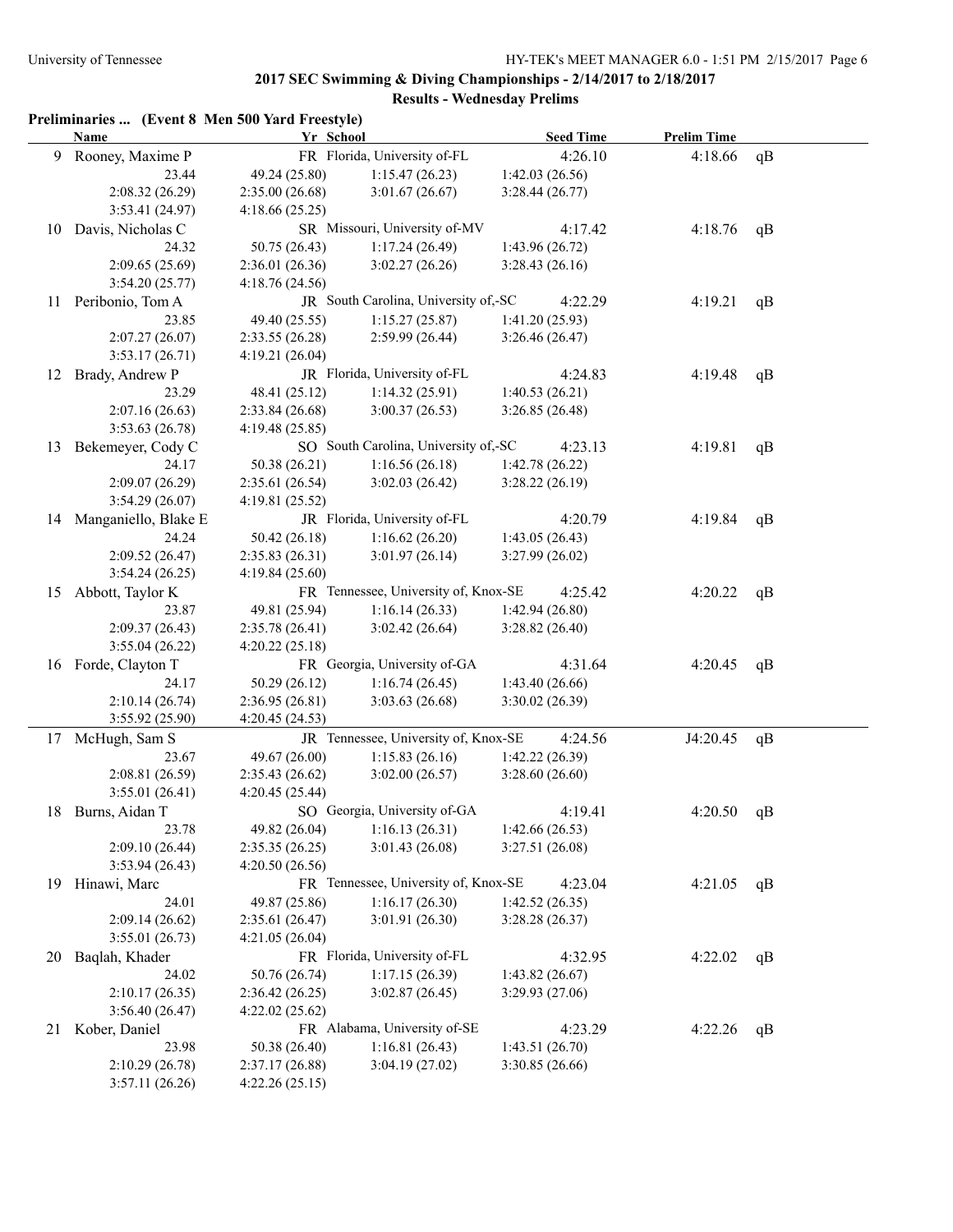|      | <b>Name</b>                | Yr School       |                                      | <b>Seed Time</b> | <b>Prelim Time</b> |              |
|------|----------------------------|-----------------|--------------------------------------|------------------|--------------------|--------------|
|      | 22 Heron, David T          |                 | JR Tennessee, University of, Knox-SE | 4:24.76          | 4:22.78            | qB           |
|      | 23.84                      | 49.69 (25.85)   | 1:16.03(26.34)                       | 1:42.98(26.95)   |                    |              |
|      | 2:09.79(26.81)             | 2:36.57(26.78)  | 3:03.38(26.81)                       | 3:30.39(27.01)   |                    |              |
|      | 3:57.13(26.74)             | 4:22.78(25.65)  |                                      |                  |                    |              |
| 23   | Madden, Carl C             |                 | SR Alabama, University of-SE         | 4:26.10          | 4:23.23            | qB           |
|      | 24.57                      | 51.10 (26.53)   | 1:17.77(26.67)                       | 1:44.59(26.82)   |                    |              |
|      | 2:11.38(26.79)             | 2:38.26(26.88)  | 3:05.20(26.94)                       | 3:32.20 (27.00)  |                    |              |
|      | 3:58.49(26.29)             | 4:23.23(24.74)  |                                      |                  |                    |              |
|      | 24 Hadjiconstantinou, Jack |                 | SR Alabama, University of-SE         | 4:27.08          | 4:23.30            | qB           |
|      | 24.54                      | 50.65(26.11)    | 1:17.06(26.41)                       | 1:43.72(26.66)   |                    |              |
|      | 2:10.62(26.90)             | 2:37.62(27.00)  | 3:04.40(26.78)                       | 3:30.67(26.27)   |                    |              |
|      | 3:57.37 (26.70)            | 4:23.30(25.93)  |                                      |                  |                    |              |
|      | 25 Litherland, Mick S      |                 | JR Georgia, University of-GA         | 4:35.11          | 4:23.44            | $\mathbf{B}$ |
|      | 24.50                      | 51.16 (26.66)   | 1:18.15(26.99)                       | 1:45.04 (26.89)  |                    |              |
|      | 2:11.88(26.84)             | 2:38.33(26.45)  | 3:04.99(26.66)                       | 3:31.58 (26.59)  |                    |              |
|      |                            |                 |                                      |                  |                    |              |
|      | 3:58.06(26.48)             | 4:23.44 (25.38) |                                      |                  |                    |              |
|      | 26 Morris, Alec            |                 | SR Auburn University-SE              | 4:26.87          | 4:23.58            | B            |
|      | 24.48                      | 50.62 (26.14)   | 1:17.33(26.71)                       | 1:44.36(27.03)   |                    |              |
|      | 2:11.04(26.68)             | 2:37.76(26.72)  | 3:04.15(26.39)                       | 3:30.76 (26.61)  |                    |              |
|      | 3:57.31(26.55)             | 4:23.58(26.27)  |                                      |                  |                    |              |
|      | 27 Miller, Kevin T         |                 | FR Georgia, University of-GA         | 4:29.00          | 4:24.97            | $\mathbf{B}$ |
|      | 24.23                      | 50.28 (26.05)   | 1:17.02(26.74)                       | 1:43.71 (26.69)  |                    |              |
|      | 2:10.53(26.82)             | 2:37.49(26.96)  | 3:04.44(26.95)                       | 3:31.82(27.38)   |                    |              |
|      | 3:58.76 (26.94)            | 4:24.97(26.21)  |                                      |                  |                    |              |
| 28   | Noletto, Russell J         |                 | SO Auburn University-SE              | 4:25.53          | 4:25.07            |              |
|      | 24.08                      | 50.51 (26.43)   | 1:17.14(26.63)                       | 1:43.89(26.75)   |                    |              |
|      | 2:10.78 (26.89)            | 2:37.95(27.17)  | 3:05.15(27.20)                       | 3:32.11(26.96)   |                    |              |
|      | 3:58.81(26.70)             | 4:25.07(26.26)  |                                      |                  |                    |              |
| *29. | Lima, Giovanny N           |                 | FR Missouri, University of-MV        | 4:26.21          | 4:25.50            |              |
|      | 23.99                      | 50.36 (26.37)   | 1:17.30(26.94)                       | 1:44.39(27.09)   |                    |              |
|      | 2:11.52(27.13)             | 2:38.61 (27.09) | 3:05.68(27.07)                       | 3:32.90 (27.22)  |                    |              |
|      | 4:00.15(27.25)             | 4:25.50(25.35)  |                                      |                  |                    |              |
| *29  | Gunning, Jackson C         |                 | JR Kentucky, University of-KY        | 4:31.62          | 4:25.50            |              |
|      | 24.81                      | 51.37 (26.56)   | 1:18.18(26.81)                       | 1:44.87(26.69)   |                    |              |
|      | 2:11.20(26.33)             | 2:37.84 (26.64) | 3:04.86(27.02)                       | 3:32.16(27.30)   |                    |              |
|      | 3:59.37(27.21)             | 4:25.50(26.13)  |                                      |                  |                    |              |
|      | 31 Martinez, Jose A        |                 | SO Texas A&M University-GU           | 4:26.66          | 4:25.60            |              |
|      | 24.02                      | 50.18 (26.16)   | 1:16.92(26.74)                       | 1:43.91(26.99)   |                    |              |
|      | 2:10.78(26.87)             | 2:37.82 (27.04) | 3:05.07(27.25)                       | 3:32.38(27.31)   |                    |              |
|      | 3:59.53(27.15)             | 4:25.60(26.07)  |                                      |                  |                    |              |
|      | 32 Higgins, Kyle D         |                 | SR Kentucky, University of-KY        | 4:20.25          | 4:25.68            |              |
|      | 23.79                      | 49.97 (26.18)   | 1:16.46(26.49)                       | 1:43.31(26.85)   |                    |              |
|      | 2:10.19 (26.88)            | 2:37.10 (26.91) | 3:03.73(26.63)                       | 3:31.06(27.33)   |                    |              |
|      | 3:58.50(27.44)             | 4:25.68(27.18)  |                                      |                  |                    |              |
| 33   | Riggs, William H           |                 | FR South Carolina, University of,-SC | 4:35.35          | 4:25.90            |              |
|      | 24.16                      | 50.40 (26.24)   | 1:17.12(26.72)                       | 1:43.87(26.75)   |                    |              |
|      | 2:10.66(26.79)             | 2:37.78(27.12)  | 3:04.85(27.07)                       | 3:32.27(27.42)   |                    |              |
|      | 3:59.45(27.18)             | 4:25.90(26.45)  |                                      |                  |                    |              |
| 34   | Clark, Drew S              |                 | FR Florida, University of-FL         | 4:25.26          | 4:26.01            |              |
|      |                            |                 |                                      |                  |                    |              |
|      | 23.98                      | 50.10 (26.12)   | 1:16.76(26.66)                       | 1:43.61(26.85)   |                    |              |
|      | 2:10.51 (26.90)            | 2:37.60 (27.09) | 3:04.79(27.19)                       | 3:31.80(27.01)   |                    |              |
|      | 3:59.14(27.34)             | 4:26.01(26.87)  |                                      |                  |                    |              |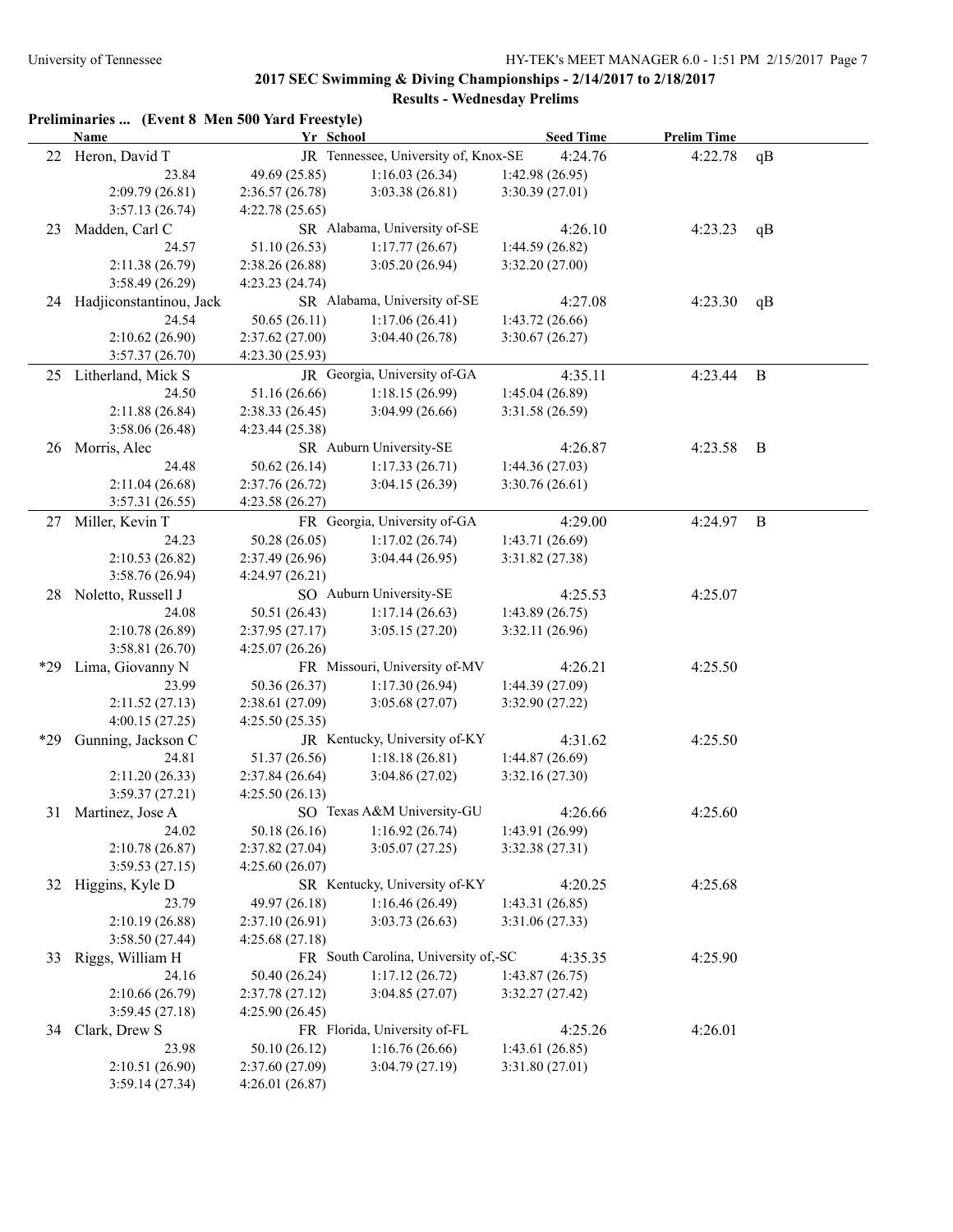# **2017 SEC Swimming & Diving Championships - 2/14/2017 to 2/18/2017**

# **Results - Wednesday Prelims**

|    | Preliminaries  (Event 8 Men 500 Yard Freestyle)<br><b>Name</b> | Yr School       |                                      | <b>Seed Time</b> | <b>Prelim Time</b> |  |
|----|----------------------------------------------------------------|-----------------|--------------------------------------|------------------|--------------------|--|
|    | 35 Delk, Taylor T                                              |                 | FR Florida, University of-FL         | 4:23.44          | 4:26.34            |  |
|    | 24.49                                                          | 50.41 (25.92)   | 1:16.85(26.44)                       | 1:43.57(26.72)   |                    |  |
|    | 2:10.64(27.07)                                                 | 2:37.61(26.97)  | 3:04.81(27.20)                       | 3:32.24(27.43)   |                    |  |
|    | 3:59.65(27.41)                                                 | 4:26.34(26.69)  |                                      |                  |                    |  |
|    | 36 Saemundsson, Sven A                                         |                 | FR Louisiana State University-LA     | 4:20.81          | 4:26.42            |  |
|    | 24.24                                                          | 50.04 (25.80)   | 1:16.44(26.40)                       | 1:42.99(26.55)   |                    |  |
|    | 2:09.79(26.80)                                                 | 2:36.92(27.13)  | 3:04.21(27.29)                       | 3:31.68 (27.47)  |                    |  |
|    | 3:59.41(27.73)                                                 | 4:26.42(27.01)  |                                      |                  |                    |  |
|    | 37 Heath, Grady W                                              |                 | SO Florida, University of-FL         | 4:22.47          | 4:27.02            |  |
|    | 23.89                                                          | 49.82 (25.93)   | 1:16.21(26.39)                       | 1:42.55(26.34)   |                    |  |
|    | 2:08.88(26.33)                                                 | 2:35.45(26.57)  | 3:02.54(27.09)                       | 3:30.43 (27.89)  |                    |  |
|    | 3:58.62(28.19)                                                 | 4:27.02(28.40)  |                                      |                  |                    |  |
|    | 38 Aviotti, Drew M                                             |                 | SR Kentucky, University of-KY        | 4:24.85          | 4:27.17            |  |
|    | 24.53                                                          | 51.13 (26.60)   | 1:18.17(27.04)                       | 1:44.91 (26.74)  |                    |  |
|    | 2:12.12(27.21)                                                 | 2:39.14(27.02)  | 3:06.27(27.13)                       | 3:33.62(27.35)   |                    |  |
|    | 4:00.77(27.15)                                                 | 4:27.17(26.40)  |                                      |                  |                    |  |
|    | 39 Rice, Sam W                                                 |                 | SO Tennessee, University of, Knox-SE | 4:35.63          | 4:27.55            |  |
|    | 24.28                                                          | 50.97 (26.69)   | 1:17.84(26.87)                       | 1:44.78 (26.94)  |                    |  |
|    | 2:11.72(26.94)                                                 | 2:38.89(27.17)  | 3:06.20(27.31)                       | 3:33.48 (27.28)  |                    |  |
|    | 4:00.90 (27.42)                                                | 4:27.55(26.65)  |                                      |                  |                    |  |
|    | 40 Brooks, Powell P                                            |                 | JR Georgia, University of-GA         | 4:34.25          | 4:27.62            |  |
|    | 24.53                                                          | 51.57 (27.04)   | 1:19.19(27.62)                       | 1:46.72(27.53)   |                    |  |
|    | 2:14.32(27.60)                                                 | 2:41.41 (27.09) | 3:08.52(27.11)                       | 3:35.50 (26.98)  |                    |  |
|    | 4:02.07(26.57)                                                 | 4:27.62(25.55)  |                                      |                  |                    |  |
|    | 41 Lee, Bryan D                                                |                 | SO Auburn University-SE              | 4:29.95          | 4:27.72            |  |
|    | 24.26                                                          | 50.18 (25.92)   | 1:16.46(26.28)                       | 1:43.22(26.76)   |                    |  |
|    | 2:09.95(26.73)                                                 | 2:37.04(27.09)  | 3:04.45(27.41)                       | 3:32.08(27.63)   |                    |  |
|    | 4:00.24(28.16)                                                 | 4:27.72 (27.48) |                                      |                  |                    |  |
|    | 42 Morrin, Travis J                                            |                 | JR South Carolina, University of,-SC | 4:34.38          | 4:28.63            |  |
|    | 24.25                                                          | 50.85 (26.60)   | 1:17.66(26.81)                       | 1:44.95 (27.29)  |                    |  |
|    | 2:12.08(27.13)                                                 | 2:39.37(27.29)  | 3:06.88(27.51)                       | 3:34.33(27.45)   |                    |  |
|    | 4:01.98(27.65)                                                 | 4:28.63(26.65)  |                                      |                  |                    |  |
| 43 | Burns, Hayden M                                                |                 | SO Tennessee, University of, Knox-SE | 4:33.60          | 4:29.27            |  |
|    | 24.24                                                          | 50.52 (26.28)   | 1:17.38(26.86)                       | 1:44.42(27.04)   |                    |  |
|    | 2:11.79(27.37)                                                 | 2:39.39(27.60)  | 3:07.18(27.79)                       | 3:34.92 (27.74)  |                    |  |
|    | 4:02.40(27.48)                                                 | 4:29.27(26.87)  |                                      |                  |                    |  |
| 44 | Beach, Matthew G                                               |                 | SO Kentucky, University of-KY        | 4:29.26          | 4:30.79            |  |
|    | 25.32                                                          | 52.08 (26.76)   | 1:19.36(27.28)                       | 1:46.52(27.16)   |                    |  |
|    | 2:13.72(27.20)                                                 | 2:41.26 (27.54) | 3:09.10(27.84)                       | 3:36.96 (27.86)  |                    |  |
|    | 4:04.11(27.15)                                                 | 4:30.79(26.68)  |                                      |                  |                    |  |
| 45 | Stevenson, Jamie W                                             |                 | SR Kentucky, University of-KY        | 4:30.33          | 4:31.79            |  |
|    | 25.25                                                          | 52.24 (26.99)   | 1:19.28(27.04)                       | 1:46.63(27.35)   |                    |  |
|    | 2:13.84(27.21)                                                 | 2:41.49 (27.65) | 3:08.79(27.30)                       | 3:36.58 (27.79)  |                    |  |
|    | 4:04.34(27.76)                                                 | 4:31.79(27.45)  |                                      |                  |                    |  |
| 46 | Gibbons, Jake R                                                |                 | FR Texas A&M University-GU           | 4:31.95          | 4:32.04            |  |
|    | 24.53                                                          | 51.36 (26.83)   | 1:18.36(27.00)                       | 1:45.73(27.37)   |                    |  |
|    | 2:12.85(27.12)                                                 | 2:40.39 (27.54) | 3:08.08(27.69)                       | 3:36.12(28.04)   |                    |  |
|    | 4:04.29(28.17)                                                 | 4:32.04(27.75)  |                                      |                  |                    |  |
| 47 | Bone, Colin                                                    |                 | FR Auburn University-SE              | 4:30.67          | 4:34.41            |  |
|    | 24.51                                                          | 51.40 (26.89)   | 1:18.39(26.99)                       | 1:45.85 (27.46)  |                    |  |
|    | 2:13.13(27.28)                                                 | 2:40.78 (27.65) | 3:09.05(28.27)                       | 3:37.66(28.61)   |                    |  |
|    | 4:06.63(28.97)                                                 | 4:34.41 (27.78) |                                      |                  |                    |  |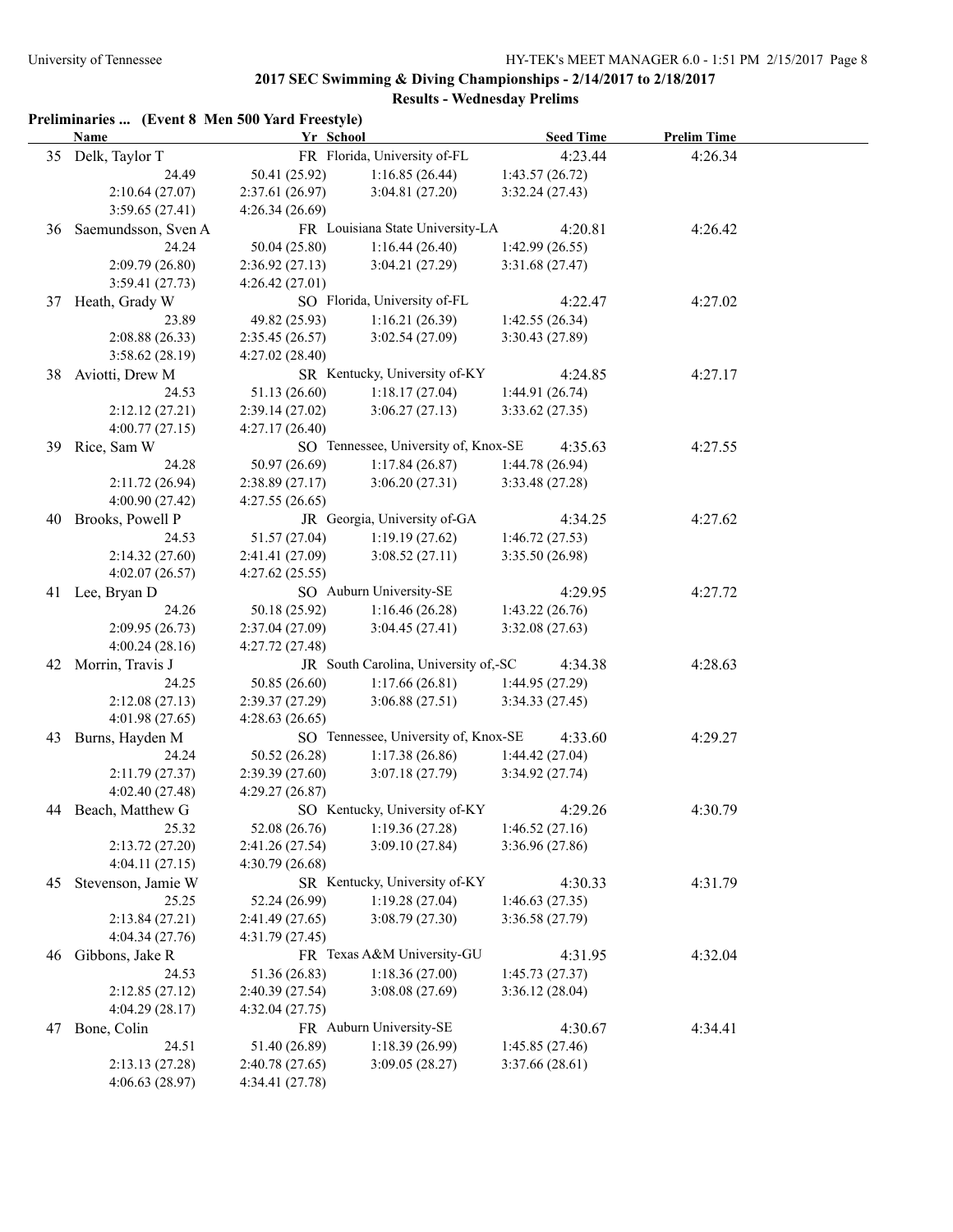|     | Name                                   | Yr School      |                                                    | <b>Seed Time</b> | <b>Prelim Time</b> |    |
|-----|----------------------------------------|----------------|----------------------------------------------------|------------------|--------------------|----|
|     | 48 Flynn, Brandon P                    |                | SR Kentucky, University of-KY                      | 4:27.28          | 4:36.96            |    |
|     | 25.17                                  | 52.13 (26.96)  | 1:19.39(27.26)                                     | 1:46.89(27.50)   |                    |    |
|     | 2:14.70(27.81)                         | 2:42.77(28.07) | 3:11.04(28.27)                                     | 3:39.65(28.61)   |                    |    |
|     | 4:08.50(28.85)                         | 4:36.96(28.46) |                                                    |                  |                    |    |
|     | Event 9 Women 200 Yard IM<br>1:55.35 A |                |                                                    |                  |                    |    |
|     | $2:01.59$ B                            |                |                                                    |                  |                    |    |
|     | Name                                   | Yr School      |                                                    | <b>Seed Time</b> | <b>Prelim Time</b> |    |
|     | <b>Preliminaries</b>                   |                |                                                    |                  |                    |    |
|     | 1 Small, Meghan N                      |                | FR Tennessee, University of, Knox-SE               | 1:57.27          | 1:54.86            | qA |
|     | 25.23                                  | 53.58 (28.35)  | 1:27.01(33.43)                                     | 1:54.86(27.85)   |                    |    |
|     | 2 Pickrem, Sydney E                    |                | SO Texas A&M University-GU                         | 1:56.14          | 1:55.23            | qA |
|     | 25.67                                  | 54.35 (28.68)  | 1:27.81(33.46)                                     | 1:55.23(27.42)   |                    |    |
| 3   | Bratton, Lisa N                        |                | JR Texas A&M University-GU                         | 1:57.58          | 1:56.23            | qB |
|     | 25.27                                  | 53.74 (28.47)  | 1:28.06(34.32)                                     | 1:56.23(28.17)   |                    |    |
| 4   | Gonzalez-Hermosillo, Monika            |                | SO Texas A&M University-GU                         | 1:58.64          | 1:56.60            | qB |
|     | 25.85                                  | 55.36 (29.51)  | 1:29.20(33.84)                                     | 1:56.60(27.40)   |                    |    |
| 5   | Galat, Bethany R                       |                | JR Texas A&M University-GU                         | 1:57.22          | 1:56.69            | qB |
|     | 25.24                                  | 55.12 (29.88)  | 1:28.54(33.42)                                     | 1:56.69(28.15)   |                    |    |
| 6   | Seidt, Asia M                          |                | FR Kentucky, University of-KY                      | 1:55.33          | 1:56.70            | qB |
|     | 25.21                                  | 53.20 (27.99)  | 1:28.87(35.67)                                     | 1:56.70(27.83)   |                    |    |
| 7   | Barksdale, Emma A                      |                | SO South Carolina, University of,-SC               | 2:00.53          | 1:56.84            | qB |
|     | 25.61                                  | 55.82 (30.21)  | 1:28.92(33.10)                                     | 1:56.84(27.92)   |                    |    |
| 8   | Raab, Meaghan M                        |                | JR Georgia, University of-GA                       | 1:56.26          | 1:57.37            | qB |
|     | 25.71                                  | 56.06 (30.35)  | 1:29.75(33.69)                                     | 1:57.37(27.62)   |                    |    |
| 9   | Malone, Kristin T                      |                | JR Texas A&M University-GU                         | 1:57.19          | 1:57.48            | qB |
|     | 25.84                                  | 56.16 (30.32)  | 1:29.92(33.76)                                     | 1:57.48(27.56)   |                    |    |
| 10  | Cameron, Emily M                       |                | SR Georgia, University of-GA                       | 1:56.85          | 1:57.69            | qB |
|     | 25.85                                  | 56.37 (30.52)  | 1:30.09(33.72)                                     | 1:57.69(27.60)   |                    |    |
|     | McGregor, Ashley E                     |                | SR Texas A&M University-GU                         | 1:58.29          | 1:57.79            |    |
| 11  | 25.64                                  | 57.04 (31.40)  | 1:29.70(32.66)                                     |                  |                    | qB |
|     | Gonzalez Medina, Esther                |                | JR Texas A&M University-GU                         | 1:57.79(28.09)   |                    |    |
| 12  | 25.45                                  |                |                                                    | 1:58.58          | 1:58.03            | qB |
|     |                                        | 56.14 (30.69)  | 1:29.76(33.62)                                     | 1:58.03(28.27)   |                    |    |
| 13  | Kopcso, Kara R<br>25.08                |                | SR Louisiana State University-LA<br>1:30.44(35.55) | 1:58.44          | 1:58.51            | qB |
|     |                                        | 54.89 (29.81)  |                                                    | 1:58.51 (28.07)  |                    |    |
|     | *14 Kingsley, Megan M                  |                | JR Georgia, University of-GA                       | 1:59.11          | 1:58.54            | qB |
|     | 25.48                                  | 55.17 (29.69)  | 1:30.33(35.16)                                     | 1:58.54(28.21)   |                    |    |
| *14 | Brady, Sharli T                        |                | JR Missouri, University of-MV                      | 1:56.69          | 1:58.54            | qB |
|     | 25.88                                  | 55.27 (29.39)  | 1:30.12(34.85)                                     | 1:58.54(28.42)   |                    |    |
|     | 16 Fertel, Kelly A                     |                | FR Florida, University of-FL                       | 2:02.52          | 1:58.71            | qB |
|     | 26.24                                  | 56.12 (29.88)  | 1:30.84 (34.72)                                    | 1:58.71(27.87)   |                    |    |
| 17  | Nero, Bailey M                         |                | SO Auburn University-SE                            | 1:59.46          | 1:58.77            | qB |
|     | 25.09                                  | 54.18 (29.09)  | 1:30.27 (36.09)                                    | 1:58.77 (28.50)  |                    |    |
| 18  | Alexander, Bridgette K                 |                | JR Kentucky, University of-KY                      | 1:59.18          | 1:58.80            | qB |
|     | 25.82                                  | 53.94 (28.12)  | 1:30.39(36.45)                                     | 1:58.80 (28.41)  |                    |    |
| 19  | Callahan, Colleen                      |                | SR Tennessee, University of, Knox-SE               | 2:01.73          | 1:58.93            | qB |
|     | 26.23                                  | 56.62 (30.39)  | 1:30.07(33.45)                                     | 1:58.93(28.86)   |                    |    |
| 20  | O'Neil, Colleen M                      |                | SR Louisiana State University-LA                   | 1:59.82          | 1:58.95            | qB |
|     | 26.09                                  | 56.14 (30.05)  | 1:29.64(33.50)                                     | 1:58.95(29.31)   |                    |    |
| 21  | Farley-Sepe, Kierston R                |                | FR Kentucky, University of-KY                      | 2:01.10          | 1:59.40            | qB |
|     | 25.30                                  | 55.41 (30.11)  | 1:31.32(35.91)                                     | 1:59.40 (28.08)  |                    |    |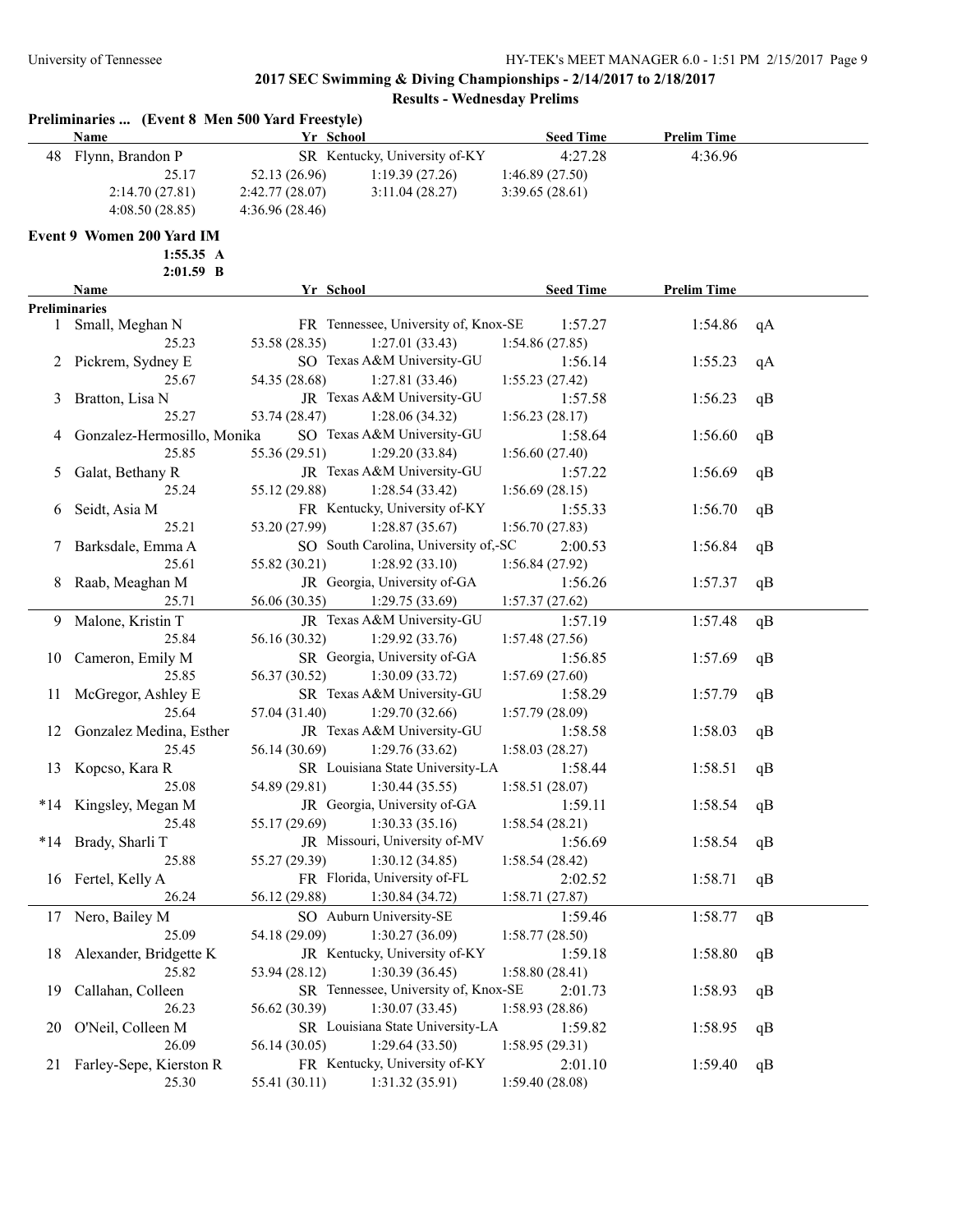### **Preliminaries ... (Event 9 Women 200 Yard IM)**

|     | <b>Name</b>                   | Yr School                                         | <b>Seed Time</b>          | <b>Prelim Time</b> |    |
|-----|-------------------------------|---------------------------------------------------|---------------------------|--------------------|----|
|     | 22 Tatlow, Chelsea R          | JR Arkansas, University of, Fayet-AR              | 1:59.50                   | 1:59.62            | qB |
|     | 25.49                         | 55.27 (29.78)<br>1:31.11(35.84)                   | 1:59.62(28.51)            |                    |    |
| 23  | Dahlgren, Kylie J             | SO Missouri, University of-MV                     | 1:58.08                   | 1:59.67            | qB |
|     | 26.04                         | 55.75 (29.71)<br>1:30.60(34.85)                   | 1:59.67(29.07)            |                    |    |
| 24  | Casazza, Caitln N             | SO Georgia, University of-GA                      | 1:59.09                   | 1:59.69            | qB |
|     | 26.15                         | 57.67 (31.52)<br>1:30.77(33.10)                   | 1:59.69(28.92)            |                    |    |
|     | 25 Winstead, Madison C        | FR Kentucky, University of-KY                     | 2:00.63                   | 1:59.76            | B  |
|     | 25.33                         | 56.35 (31.02)<br>1:30.59(34.24)                   | 1:59.76(29.17)            |                    |    |
|     | 26 Suek, Ellie R              | SR Missouri, University of-MV                     | 1:59.15                   | 2:00.01            | B  |
|     | 25.94                         | 55.82 (29.88)<br>1:30.98(35.16)                   | 2:00.01(29.03)            |                    |    |
|     | 27 McInerny, Haley B          | SO Kentucky, University of-KY                     | 2:01.06                   | 2:00.04            | B  |
|     | 25.40                         | 54.93 (29.53)<br>1:31.79(36.86)                   | 2:00.04(28.25)            |                    |    |
|     | 28 Dirrane, Kersten V         | JR South Carolina, University of,-SC              | 2:02.15                   | 2:00.12            | B  |
|     | 26.63                         | 57.30 (30.67)<br>1:31.00(33.70)                   | 2:00.12(29.12)            |                    |    |
|     | 29 Burns, Hannah C            | SO Florida, University of-FL                      | 2:03.08                   | 2:00.23            | B  |
|     | 26.10                         | 56.00 (29.90)<br>1:31.26(35.26)                   | 2:00.23(28.97)            |                    |    |
|     | 30 Davies, Ann S              | JR Kentucky, University of-KY                     | 1:59.73                   | 2:00.32            | B  |
|     | 25.95                         | 56.43 (30.48)<br>1:31.53(35.10)                   | 2:00.32(28.79)            |                    |    |
| 31  | Baddock, Caroline A           | JR Auburn University-SE                           | 2:00.16                   | 2:00.50            | B  |
|     | 25.36                         | 54.35 (28.99)<br>1:31.16(36.81)                   | 2:00.50(29.34)            |                    |    |
| 32  | Crew, Kendra R                | SR Kentucky, University of-KY                     | 2:01.31                   | 2:00.60            | B  |
|     | 26.59                         | 58.06 (31.47)<br>1:31.82(33.76)                   | 2:00.60(28.78)            |                    |    |
| 33  | Sell, Sydney L                | SO Florida, University of-FL                      | 2:02.50                   | 2:00.84            | B  |
|     | 26.63                         | 56.05 (29.42)<br>1:32.09(36.04)                   | 2:00.84(28.75)            |                    |    |
| 34  | Garrison, Jessie L            | JR Arkansas, University of, Fayet-AR              | 2:01.48                   | 2:00.88            | B  |
|     | 25.74                         | 55.91 (30.17)<br>1:31.75(35.84)                   | 2:00.88(29.13)            |                    |    |
|     | 35 Merritt, Jessica           | FR Auburn University-SE                           | 2:01.71                   | 2:01.30            | B  |
|     | 26.33                         | 56.95 (30.62)<br>1:32.60(35.65)                   | 2:01.30(28.70)            |                    |    |
|     | 36 Lloyd, Natasha A           | SR Auburn University-SE                           | 2:05.59                   | 2:01.40            | B  |
|     | 26.62                         | 59.00 (32.38)<br>1:32.27(33.27)                   | 2:01.40(29.13)            |                    |    |
|     | 37 Rozier, Nicole J           | FR Louisiana State University-LA                  | 2:02.68                   | 2:01.43            | B  |
|     | 26.58                         | 56.47 (29.89)<br>1:32.49(36.02)                   | 2:01.43 (28.94)           |                    |    |
|     | 38 Easterling, Sarah E        | SR Arkansas, University of, Fayet-AR              | 2:01.76                   | 2:01.61            |    |
|     | 25.88                         | 56.83 (30.95)<br>1:32.08(35.25)                   | 2:01.61 (29.53)           |                    |    |
|     | 39 Soderberg, Mary Margaret M | SR Arkansas, University of, Fayet-AR              | 1:59.30                   | 2:01.82            |    |
|     | 26.16                         | 56.97 (30.81)<br>1:32.07(35.10)                   | 2:01.82(29.75)            |                    |    |
|     | 40 Cefal, Michelle Z          | SR Tennessee, University of, Knox-SE 2:07.15      |                           | 2:02.02            |    |
|     | 25.94                         | 1:33.69 (37.08)<br>56.61 (30.67)                  | 2:02.02(28.33)            |                    |    |
|     | 41 Hippi, Jacqueline          | FR Auburn University-SE                           | 1:59.88                   | 2:02.40            |    |
|     | 26.22                         | 1:33.78(35.42)<br>58.36 (32.14)                   | 2:02.40(28.62)            |                    |    |
|     | 42 Lucenti, Kara M            | JR Vanderbilt University-SE                       | 2:02.31                   | 2:02.43            |    |
|     | 26.55                         | 1:32.16(34.67)<br>57.49 (30.94)                   | 2:02.43 (30.27)           |                    |    |
| 43  | Kelsoe, Katie K               | SO Alabama, University of-SE                      | 2:05.82                   | 2:02.94            |    |
|     | 26.52                         | 56.11 (29.59)<br>1:33.20(37.09)                   | 2:02.94(29.74)            |                    |    |
| *44 | Murslack, Kristen M           | SR Auburn University-SE<br>1:33.17(36.13)         | 2:01.93                   | 2:02.97            |    |
|     | 26.44                         | 57.04 (30.60)<br>SR Louisiana State University-LA | 2:02.97 (29.80)           |                    |    |
| *44 | Weber, Sophie B<br>25.77      | 1:32.97(37.44)<br>55.53 (29.76)                   | 2:00.93                   | 2:02.97            |    |
|     |                               | SO Arkansas, University of, Fayet-AR              | 2:02.97(30.00)            | 2:03.10            |    |
| 46  | Angell, Sydney M<br>26.09     | 1:32.16(35.61)<br>56.55 (30.46)                   | 2:02.02<br>2:03.10(30.94) |                    |    |
| 47  | Cornell, Emily B              | FR South Carolina, University of,-SC              | 2:03.18                   | 2:03.18            |    |
|     | 26.81                         | 1:33.59 (37.29)<br>56.30 (29.49)                  | 2:03.18(29.59)            |                    |    |
|     |                               |                                                   |                           |                    |    |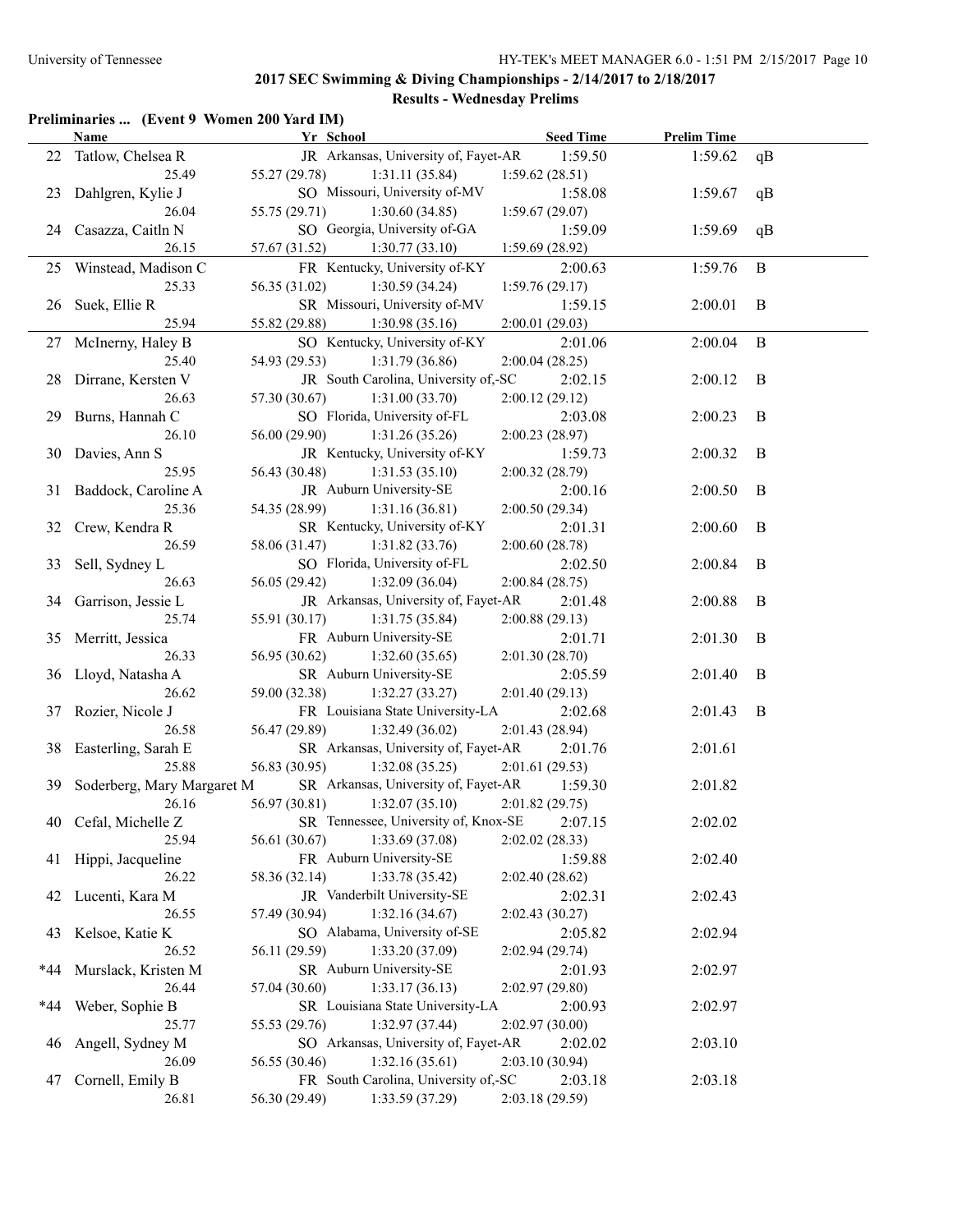# **Preliminaries ... (Event 9 Women 200 Yard IM)**

|    | <b>Name</b>                       | Yr School                                                        | <b>Seed Time</b>          | <b>Prelim Time</b> |  |
|----|-----------------------------------|------------------------------------------------------------------|---------------------------|--------------------|--|
|    | 48 Caneta, Jorie A                | JR Texas A&M University-GU                                       | 2:03.10                   | 2:03.21            |  |
|    | 27.02                             | 1:00.79(33.77)<br>1:33.88(33.09)                                 | 2:03.21(29.33)            |                    |  |
|    | 49 Thompson, Lauren K             | SO Louisiana State University-LA                                 | 2:02.83                   | 2:03.29            |  |
|    | 26.82                             | 58.49 (31.67)<br>1:33.70(35.21)                                  | 2:03.29 (29.59)           |                    |  |
|    | 50 Strathman, Madison E           | SO Arkansas, University of, Fayet-AR                             | 2:03.44                   | 2:03.48            |  |
|    | 27.60                             | 1:00.30(32.70)<br>1:34.17(33.87)                                 | 2:03.48(29.31)            |                    |  |
|    | 51 Ham, Alexandria R              | FR Louisiana State University-LA                                 | 2:03.46                   | 2:03.51            |  |
|    | 27.04                             | 58.20 (31.16)<br>1:34.41(36.21)                                  | 2:03.51 (29.10)           |                    |  |
|    | 52 Paskulin, Olivia               | FR Louisiana State University-LA                                 | 2:04.73                   | 2:03.95            |  |
|    | 26.89                             | 59.57 (32.68) 1:33.95 (34.38)                                    | 2:03.95(30.00)            |                    |  |
|    | 53 Yurchishin, Marian L           | SO Alabama, University of-SE                                     | 2:04.83                   | 2:03.99            |  |
|    | 26.84                             | 58.78 (31.94)<br>1:34.86(36.08)                                  | 2:03.99(29.13)            |                    |  |
|    | 54 Delgado, Marissa S             | SO South Carolina, University of,-SC                             | 2:05.76                   | 2:04.00            |  |
|    | 26.74                             | 58.52 (31.78) 1:34.34 (35.82)                                    | 2:04.00 (29.66)           |                    |  |
|    | 55 Blood, Bridget M               | SR Alabama, University of-SE                                     | 2:02.90                   | 2:04.08            |  |
|    | 27.56                             | 58.74 (31.18) 1:33.06 (34.32)                                    | 2:04.08(31.02)            |                    |  |
|    | 56 Oberlander, Kacey B            | FR Alabama, University of-SE                                     | 2:08.56                   | 2:04.10            |  |
|    | 27.30                             | 56.50 (29.20)<br>1:34.57(38.07)                                  | 2:04.10(29.53)            |                    |  |
|    | 57 Helm, Sarah K                  | SO Alabama, University of-SE                                     | 2:06.88                   | 2:04.11            |  |
|    | 27.34                             | 57.52 (30.18)<br>1:33.52(36.00)                                  | 2:04.11(30.59)            |                    |  |
|    | 58 Glunn, Lexi L                  | FR Georgia, University of-GA                                     | NT                        | 2:04.21            |  |
|    | 26.77                             | 59.35 (32.58)<br>1:34.82(35.47)                                  | 2:04.21(29.39)            |                    |  |
|    | 59 Jonker, Franko                 | SR Texas A&M University-GU                                       | 2:03.18                   | 2:04.64            |  |
|    | 28.41                             | 1:02.66(34.25)<br>1:35.29(32.63)<br>SO Alabama, University of-SE | 2:04.64(29.35)            |                    |  |
|    | 60 Macfarlane, Justine A<br>28.10 |                                                                  | 2:09.64                   | 2:05.07            |  |
|    |                                   | 59.96 (31.86)<br>1:35.00(35.04)<br>SO Florida, University of-FL  | 2:05.07(30.07)            |                    |  |
|    | 61 Kaisrlik, Morgan L<br>27.27    | 57.75 (30.48)<br>1:35.18(37.43)                                  | 2:06.83<br>2:05.09(29.91) | 2:05.09            |  |
|    | 62 Oxley, Brittany L              | JR South Carolina, University of,-SC                             | 2:08.81                   | 2:05.11            |  |
|    | 27.03                             | 1:34.67(35.30)<br>59.37 (32.34)                                  | 2:05.11 (30.44)           |                    |  |
|    | 63 Murray, Emma E                 | SO Alabama, University of-SE                                     | 2:05.44                   | 2:05.62            |  |
|    | 26.52                             | 58.12 (31.60)<br>1:34.30(36.18)                                  | 2:05.62(31.32)            |                    |  |
|    | 64 Umberger, Madison E            | SO Arkansas, University of, Fayet-AR                             | 2:05.44                   | 2:05.89            |  |
|    | 27.18                             | 58.72 (31.54)<br>1:36.26(37.54)                                  | 2:05.89(29.63)            |                    |  |
|    | 65 Lowengrub, Catherine G         | FR Louisiana State University-LA                                 | 2:04.62                   | 2:06.86            |  |
|    | 27.50                             | 59.69 (32.19)<br>1:35.04(35.35)                                  | 2:06.86 (31.82)           |                    |  |
|    | 66 Cha, Brenda S                  | JR Vanderbilt University-SE                                      | 2:15.15                   | 2:07.38            |  |
|    | 27.12                             | 1:36.93 (36.78)<br>1:00.15(33.03)                                | 2:07.38(30.45)            |                    |  |
|    | 67 Blankenburg, Alex L            | SR Vanderbilt University-SE                                      | 2:07.60                   | 2:07.41            |  |
|    | 27.95                             | 1:37.52(36.73)<br>1:00.79(32.84)                                 | 2:07.41 (29.89)           |                    |  |
| 68 | Edwards, Maddie E                 | JR Arkansas, University of, Fayet-AR                             | 2:08.36                   | 2:07.95            |  |
|    | 27.93                             | 1:00.74(32.81)<br>1:37.70(36.96)                                 | 2:07.95 (30.25)           |                    |  |
| 69 | Primdahl, Erin K                  | JR Vanderbilt University-SE                                      | 2:12.08                   | 2:10.26            |  |
|    | 27.38                             | 1:38.73(38.14)<br>1:00.59(33.21)                                 | 2:10.26(31.53)            |                    |  |
|    | Koch, Rachel L                    | SR Vanderbilt University-SE                                      | 2:07.58                   | DQ                 |  |
|    | 26.53                             | 1:37.48 (38.39)<br>59.09 (32.56)                                 | DQ (31.11)                |                    |  |
|    | Bohon, Micah W                    | JR Tennessee, University of, Knox-SE                             | 2:02.41                   | DQ                 |  |
|    | 26.37                             | 1:30.56 (35.09)<br>55.47 (29.10)                                 | DQ (28.16)                |                    |  |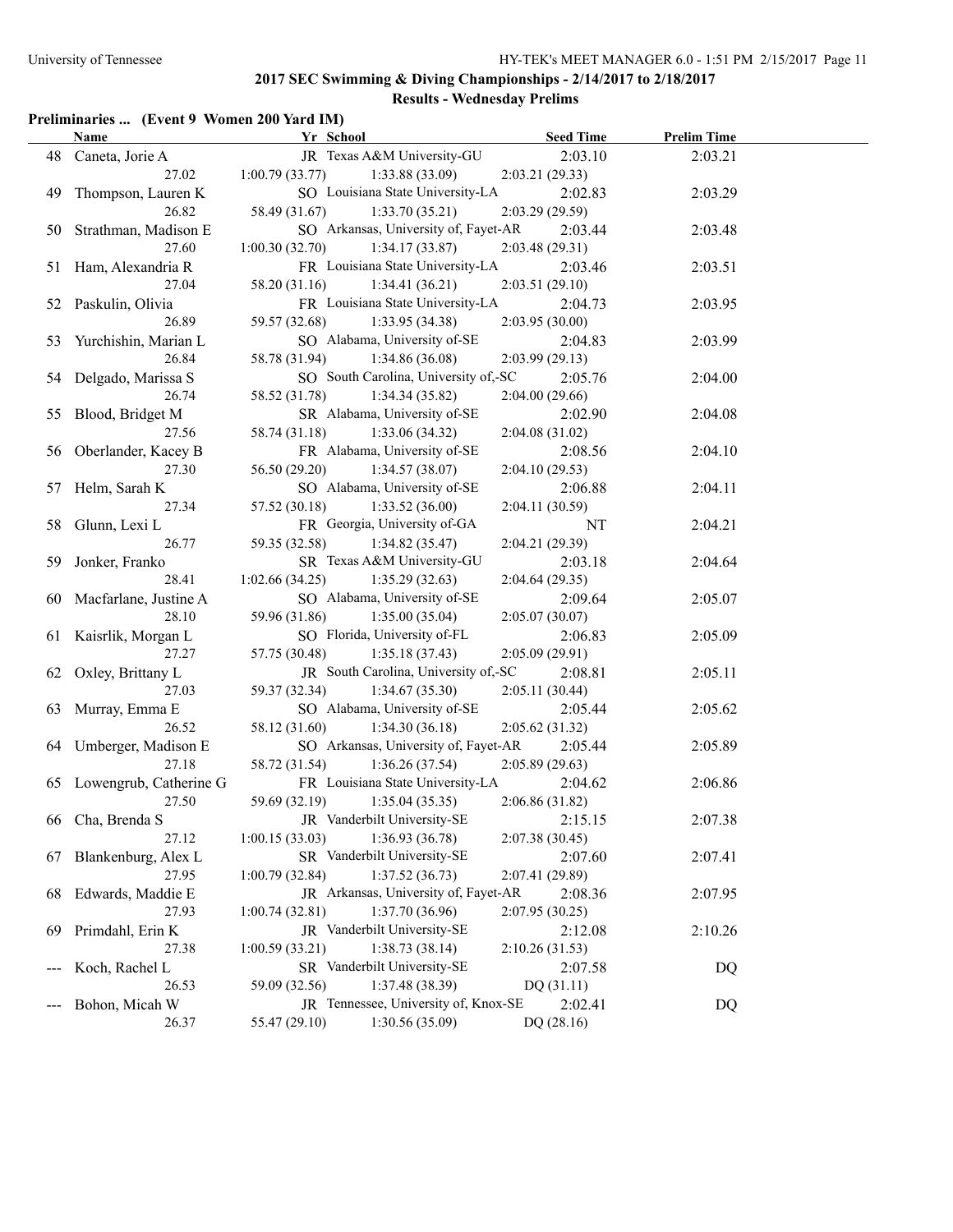#### **Event 10 Men 200 Yard IM**

|    | $1:49.09$ B             |                                      |                  |                    |    |
|----|-------------------------|--------------------------------------|------------------|--------------------|----|
|    | <b>Name</b>             | Yr School                            | <b>Seed Time</b> | <b>Prelim Time</b> |    |
|    | <b>Preliminaries</b>    |                                      |                  |                    |    |
|    | 1 Kalisz, Chase T       | SR Georgia, University of-GA         | 1:41.28          | 1:42.84            | qB |
|    | 22.35                   | 1:17.66(29.45)<br>48.21 (25.86)      | 1:42.84(25.18)   |                    |    |
| 2  | Szaranek, Mark          | JR Florida, University of-FL         | 1:46.28          | 1:43.00            | qB |
|    | 22.25                   | 47.83 (25.58)<br>1:18.24(30.41)      | 1:43.00(24.76)   |                    |    |
|    | 3 Patching, Joe J       | SR Auburn University-SE              | 1:44.93          | 1:43.32            | qB |
|    | 22.11                   | 47.82 (25.71)<br>1:17.81(29.99)      | 1:43.32(25.51)   |                    |    |
| *4 | Bentz, Gunnar G         | JR Georgia, University of-GA         | 1:43.63          | 1:44.24            | qB |
|    | 22.37                   | 48.71 (26.34)<br>1:18.90(30.19)      | 1:44.24(25.34)   |                    |    |
| *4 | Switkowski, Jan         | JR Florida, University of-FL         | 1:44.04          | 1:44.24            | qB |
|    | 22.06                   | 47.96 (25.90)<br>1:18.68(30.72)      | 1:44.24(25.56)   |                    |    |
|    | 6 McKee, Anton S        | SR Alabama, University of-SE         | 1:48.20          | 1:44.47            | qB |
|    | 22.85                   | 49.43 (26.58)<br>1:18.53(29.10)      | 1:44.47(25.94)   |                    |    |
|    | 7 Duderstadt, Michael E | SR Auburn University-SE              | 1:47.47          | 1:44.80            | qB |
|    | 23.02                   | 49.23 (26.21)<br>1:19.17(29.94)      | 1:44.80(25.63)   |                    |    |
|    | 8 Lebed, Alex M         | SO Florida, University of-FL         | 1:47.72          | 1:44.86            | qB |
|    | 23.33                   | 49.90 (26.57)<br>1:19.96(30.06)      | 1:44.86 (24.90)  |                    |    |
|    | 9 Castillo Luna, Mauro  | JR Texas A&M University-GU           | 1:45.88          | 1:45.09            | qB |
|    | 22.29                   | 49.45 (27.16)<br>1:19.28(29.83)      | 1:45.09(25.81)   |                    |    |
|    | 10 Balogh, Brennan L    | SO Florida, University of-FL         | 1:50.72          | 1:45.37            | qB |
|    | 23.31                   | 48.63 (25.32)<br>1:19.95(31.32)      | 1:45.37(25.42)   |                    |    |
|    | 11 Bonetti, Brock W     | JR Texas A&M University-GU           | 1:46.36          | 1:45.43            | qB |
|    | 22.86                   | 48.33 (25.47)<br>1:19.35(31.02)      | 1:45.43(26.08)   |                    |    |
|    | 12 Brewer, Thomas J     | SO Auburn University-SE              | 1:47.17          | 1:45.64            | qB |
|    | 22.52                   | 49.32 (26.80)<br>1:19.63(30.31)      | 1:45.64(26.01)   |                    |    |
| 13 | Acevedo, Javier C       | FR Georgia, University of-GA         | 1:50.35          | 1:45.71            | qB |
|    | 23.19                   | 49.06 (25.87)<br>1:20.12(31.06)      | 1:45.71(25.59)   |                    |    |
| 14 | Smith, Jack C           | SO South Carolina, University of,-SC | 1:48.20          | 1:46.01            | qB |
|    | 23.01                   | 49.35 (26.34)<br>1:20.49(31.14)      | 1:46.01(25.52)   |                    |    |
|    | 15 Fredriksson, Petter  | FR Auburn University-SE              | 1:48.28          | 1:46.24            | qB |
|    | 22.97                   | 48.43 (25.46)<br>1:20.44(32.01)      | 1:46.24(25.80)   |                    |    |
|    |                         | SR Louisiana State University-LA     | 1:46.80          |                    |    |
|    | 16 Goldman, Brandon R   | 1:20.40(31.14)                       |                  | J1:46.24           | qB |
|    | 22.58                   | 49.26 (26.68)                        | 1:46.24(25.84)   |                    |    |
|    | 17 Palazzo, Ross D      | SO Florida, University of-FL         | 1:50.03          | J1:46.24           | qB |
|    | 23.34                   | 50.24 (26.90)<br>1:20.10(29.86)      | 1:46.24(26.14)   |                    |    |
|    | 18 Alexander, Nick A    | FR Missouri, University of-MV        | 1:45.33          | 1:46.39            | qB |
|    | 23.09                   | 49.17 (26.08)<br>1:20.03(30.86)      | 1:46.39(26.36)   |                    |    |
| 19 | Ballard, Foster W       | SO Auburn University-SE              | 1:50.64          | 1:46.45            | qB |
|    | 22.19                   | 50.49 (28.30)<br>1:20.92(30.43)      | 1:46.45(25.53)   |                    |    |
| 20 | Hirstein, Austin X      | JR Tennessee, University of, Knox-SE | 1:53.20          | 1:46.64            | qB |
|    | 22.97                   | 49.25 (26.28)<br>1:20.77(31.52)      | 1:46.64(25.87)   |                    |    |
| 21 | Wich-Glasen, Nils       | JR South Carolina, University of,-SC | 1:48.46          | 1:47.03            | qB |
|    | 22.96                   | 50.83 (27.87)<br>1:20.18(29.35)      | 1:47.03(26.85)   |                    |    |
| 22 | Blandford, Connor J     | FR Kentucky, University of-KY        | 1:49.16          | 1:47.05            | qB |
|    | 23.32                   | 49.84 (26.52)<br>1:21.54(31.70)      | 1:47.05(25.51)   |                    |    |
| 23 | Mapel, Edward A         | SR Missouri, University of-MV        | 1:47.92          | 1:47.19            | qB |
|    | 23.69                   | 50.55 (26.86)<br>1:20.03(29.48)      | 1:47.19(27.16)   |                    |    |
|    | 24 Brown, Glen T        | FR Kentucky, University of-KY        | 1:48.48          | 1:47.23            | qB |
|    | 23.38                   | 1:21.39(31.56)<br>49.83 (26.45)      | 1:47.23(25.84)   |                    |    |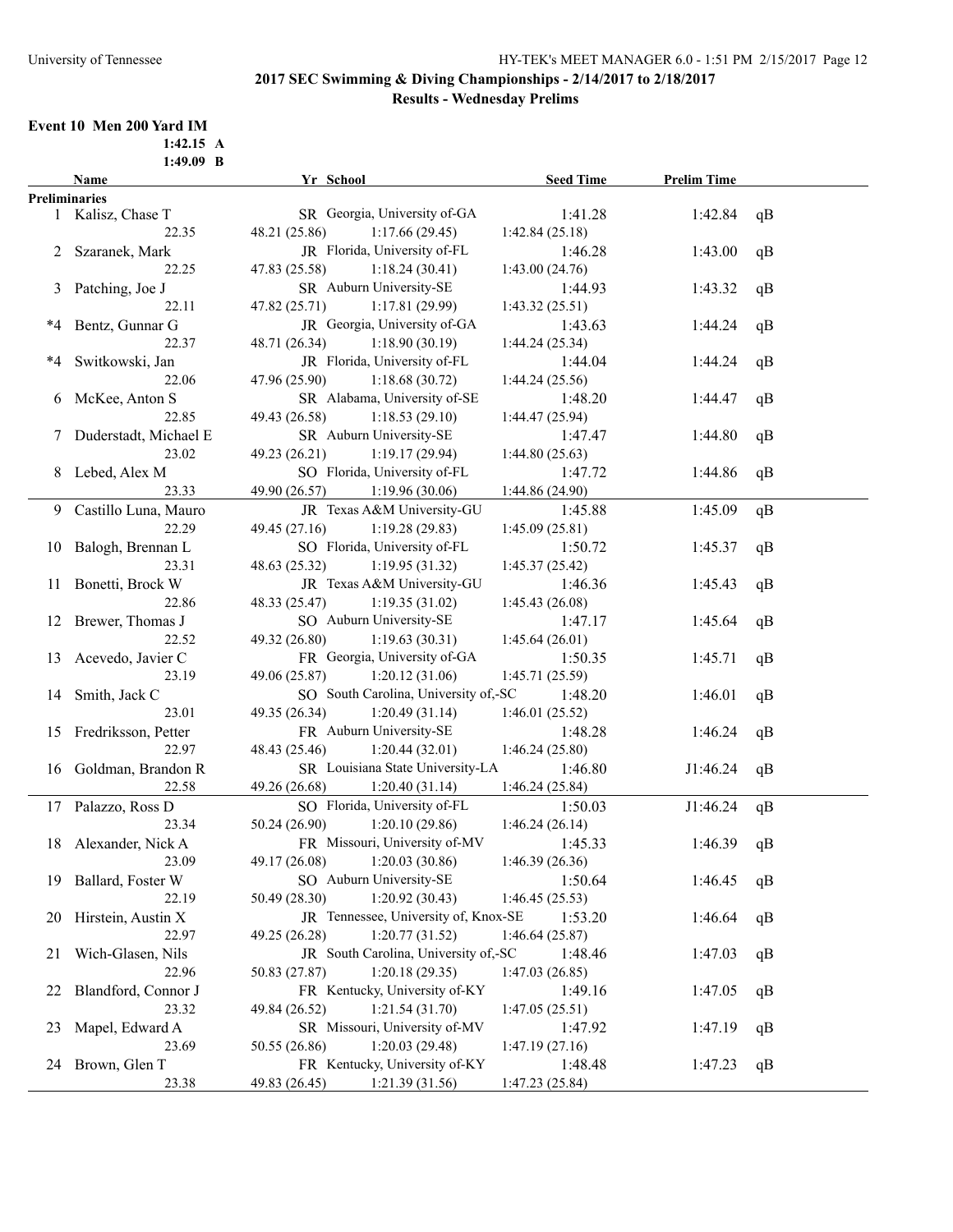# **Preliminaries ... (Event 10 Men 200 Yard IM)**

|                     | <b>Name</b>                             | Yr School                                                           | <b>Seed Time</b> | <b>Prelim Time</b> |                |
|---------------------|-----------------------------------------|---------------------------------------------------------------------|------------------|--------------------|----------------|
|                     | 25 Walton, Alex D                       | SO Missouri, University of-MV                                       | 1:46.84          | $1:47.33$ B        |                |
|                     | 23.17                                   | 49.53 (26.36)<br>1:20.88(31.35)                                     | 1:47.33(26.45)   |                    |                |
|                     | 26 Maas, Kyle P                         | FR Alabama, University of-SE                                        | 1:49.82          | $1:47.45$ B        |                |
|                     | 23.34                                   | 49.87 (26.53) 1:21.16 (31.29)                                       | 1:47.45 (26.29)  |                    |                |
|                     | 27 Martinez, Luis C                     | JR Auburn University-SE                                             | 1:49.74          | 1:47.76            | $\overline{B}$ |
|                     | 22.71                                   | 49.81 (27.10)<br>1:22.80(32.99)                                     | 1:47.76(24.96)   |                    |                |
|                     | 28 Charles, Taylor T                    | JR Alabama, University of-SE                                        | 1:48.73          | 1:47.86            | $\overline{B}$ |
|                     | 23.00                                   | 49.53 (26.53)<br>1:21.34(31.81)                                     | 1:47.86(26.52)   |                    |                |
|                     | 29 Smith, Thomas J                      | SO Louisiana State University-LA                                    | 1:46.57          | 1:47.88            | B              |
|                     | 23.08                                   | 49.32 (26.24)<br>1:21.38(32.06)                                     | 1:47.88(26.50)   |                    |                |
|                     | 30 Kim, Anthony                         | FR Texas A&M University-GU                                          | 1:48.86          | 1:48.27            | B              |
|                     | 22.98                                   | 49.18 (26.20)<br>1:22.09(32.91)                                     | 1:48.27(26.18)   |                    |                |
|                     | *31 Gonzalez, Mateo                     | SO Texas A&M University-GU                                          | 1:49.18          | 1:48.37            | $\overline{B}$ |
|                     | 23.24                                   | 50.53 (27.29)<br>1:22.97 (32.44)                                    | 1:48.37(25.40)   |                    |                |
|                     | *31 Dunphy, Matthew L                   | SO Tennessee, University of, Knox-SE                                | 1:53.42          | 1:48.37            | $\overline{B}$ |
|                     | 23.38                                   | 51.62 (28.24)<br>1:22.10(30.48)                                     | 1:48.37(26.27)   |                    |                |
|                     | 33 Adams, Matthew D                     | JR Alabama, University of-SE                                        | 1:50.01          | 1:49.21            |                |
|                     | 23.06                                   | 49.48 (26.42)<br>1:22.30(32.82)                                     | 1:49.21(26.91)   |                    |                |
|                     | *34 Arthur, Will B                      | SO Louisiana State University-LA                                    | 1:49.59          | 1:49.34            |                |
|                     | 23.50                                   | 50.55 (27.05)<br>1:22.88(32.33)                                     | 1:49.34(26.46)   |                    |                |
|                     | *34 Bray, Chandler W                    | FR Florida, University of-FL                                        | 1:53.88          | 1:49.34            |                |
|                     | 24.32                                   | 53.68 (29.36)<br>1:22.40(28.72)                                     | 1:49.34(26.94)   |                    |                |
|                     | 36 Smith, Jacob D                       | JR Kentucky, University of-KY                                       | 1:54.56          | 1:49.58            |                |
|                     | 22.88                                   | 50.26 (27.38)<br>1:23.16(32.90)                                     | 1:49.58(26.42)   |                    |                |
|                     | 37 Thibert, Mike E                      | FR Texas A&M University-GU                                          | 1:50.41          |                    |                |
|                     |                                         |                                                                     | 1:49.59 (26.28)  | 1:49.59            |                |
|                     | 23.58                                   | 51.04 (27.46)<br>1:23.31(32.27)<br>SR Louisiana State University-LA |                  |                    |                |
|                     | *38 House, Garrett J                    |                                                                     | 1:49.11          | 1:49.92            |                |
|                     | 23.84                                   | 51.73 (27.89)<br>1:22.54(30.81)                                     | 1:49.92 (27.38)  |                    |                |
|                     | *38 Bohon, Jeremiah C                   | JR South Carolina, University of,-SC                                | 1:50.82          | 1:49.92            |                |
|                     | 23.59                                   | 52.01 (28.42)<br>1:23.21(31.20)                                     | 1:49.92(26.71)   |                    |                |
|                     | 40 Levreault-Lopez, Alarii              | SO Louisiana State University-LA                                    | 1:48.44          | 1:50.61            |                |
|                     | 23.20                                   | 50.59 (27.39)<br>1:23.28(32.69)                                     | 1:50.61(27.33)   |                    |                |
|                     | 41 Jones, Harrison H                    | SO Louisiana State University-LA                                    | 1:50.20          | 1:50.62            |                |
|                     | 23.30                                   | 52.02(28.72)<br>1:24.36(32.34)                                      | 1:50.62(26.26)   |                    |                |
|                     | 42 Dibblin, Ross E                      | SR Tennessee, University of, Knox-SE                                | 1:54.38          | 1:50.64            |                |
|                     | 23.58                                   | 1:23.68(30.79)<br>52.89(29.31)                                      | 1:50.64(26.96)   |                    |                |
|                     | 43 Day, Szymmy B                        | SR Alabama, University of-SE                                        | 1:53.22          | 1:51.19            |                |
|                     | 24.28                                   | 52.70 (28.42)<br>1:23.58(30.88)                                     | 1:51.19(27.61)   |                    |                |
| 44                  | Staver, Nick J                          | SO Missouri, University of-MV                                       | 1:50.54          | 1:52.04            |                |
|                     | 23.25                                   | 51.91 (28.66)<br>1:23.53(31.62)                                     | 1:52.04(28.51)   |                    |                |
| 45                  | O'Brien, Jordan D                       | SO Missouri, University of-MV                                       | 1:50.23          | 1:53.22            |                |
|                     | 24.74                                   | 53.04 (28.30)<br>1:24.03(30.99)                                     | 1:53.22(29.19)   |                    |                |
| $\qquad \qquad - -$ | Thaning, Walker N                       | JR Kentucky, University of-KY                                       | 1:50.36          | DQ                 |                |
|                     | 23.17                                   | 49.26 (26.09)<br>1:22.64(33.38)                                     | DQ (25.95)       |                    |                |
|                     | <b>Event 11 Women 50 Yard Freestyle</b> |                                                                     |                  |                    |                |
|                     | 21.80 A                                 |                                                                     |                  |                    |                |
|                     | 22.99 B                                 |                                                                     |                  |                    |                |
|                     | Name                                    | Yr School                                                           | <b>Seed Time</b> | <b>Prelim Time</b> |                |
|                     | <b>Preliminaries</b>                    |                                                                     |                  |                    |                |
|                     | 1 Smoliga, Olivia M                     | SR Georgia, University of-GA                                        | 21.58            | 21.82              | qB             |
|                     | 10.65                                   | 21.82 (11.17)                                                       |                  |                    |                |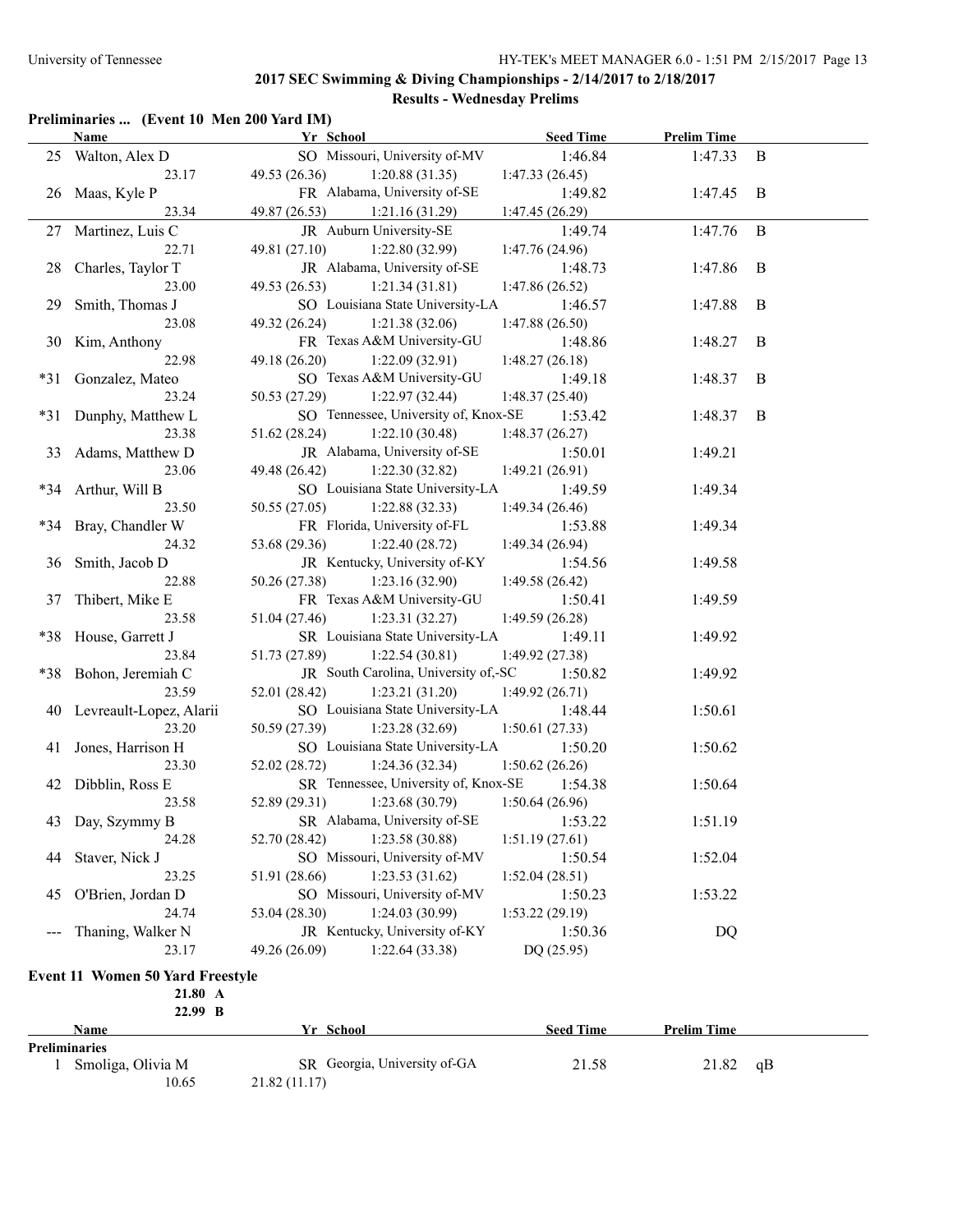# **Preliminaries ... (Event 11 Women 50 Yard Freestyle)**

|         | <b>Name</b>                     | Yr School                                             | <b>Seed Time</b> | <b>Prelim Time</b> |    |
|---------|---------------------------------|-------------------------------------------------------|------------------|--------------------|----|
| $*2$    | Van Landeghem, Chantal<br>10.74 | SR Georgia, University of-GA<br>22.00 (11.26)         | 21.76            | 22.00              | qB |
| $*_{2}$ | Banic, Madeline A<br>10.63      | SO Tennessee, University of, Knox-SE<br>22.00 (11.37) | 22.74            | 22.00              | qB |
| 4       | Scott, Bailey K                 | JR Alabama, University of-SE                          | 22.50            | 22.21              | qB |
| 5       | 10.68<br>Toussaint, Kira M      | 22.21 (11.53)<br>SR Tennessee, University of, Knox-SE | 23.09            | 22.24              | qB |
| 6       | 10.89<br>Gastaldello, Beryl E   | 22.24 (11.35)<br>JR Texas A&M University-GU           | 21.94            | 22.32              | qB |
|         | 10.89                           | 22.32 (11.43)                                         |                  |                    |    |
| 7       | Troskot, Leah B<br>10.85        | SR Louisiana State University-LA<br>22.39 (11.54)     | 22.39            | 22.39              | qB |
| 8       | Knight, Haylee M                | SO Louisiana State University-LA                      | 22.63            | 22.43              | qB |
|         | 11.00                           | 22.43 (11.43)                                         |                  |                    |    |
| 9.      | Burchill, Veronica K            | FR Georgia, University of-GA                          | 22.21            | 22.47              | qB |
|         | 10.91                           | 22.47 (11.56)<br>FR Tennessee, University of, Knox-SE |                  |                    |    |
|         | *10 Brown, Erika J<br>10.97     | 22.50 (11.53)                                         | 22.77            | 22.50              | qB |
|         | *10 Purcell, Allyx K            | SR Auburn University-SE                               | 22.71            | 22.50              | qB |
|         | 10.95                           | 22.50 (11.55)                                         |                  |                    |    |
| 12      | Ellzey, Ashton M                | JR Auburn University-SE                               | 22.47            | 22.59              | qB |
|         | 10.87                           | 22.59 (11.72)                                         |                  |                    |    |
| 13      | Cleveland, Alex S               | JR Tennessee, University of, Knox-SE                  | 22.96            | 22.66              | qB |
|         | 11.10                           | 22.66 (11.56)                                         |                  |                    |    |
| 14      | Meynen, Julie                   | FR Auburn University-SE                               | 22.56            | 22.69              | qB |
|         | 10.83                           | 22.69 (11.86)                                         |                  |                    |    |
| $*15$   | Clevenger, Robyn                | FR Auburn University-SE                               | 22.97            | 22.74              | qB |
| $*15$   | 10.92<br>Dressel, Sherridon L   | 22.74 (11.82)<br>FR Florida, University of-FL         | 23.01            | 22.74              | qB |
|         | 11.10                           | 22.74 (11.64)                                         |                  |                    |    |
| $*17$   | Miller, Amy E                   | FR Texas A&M University-GU                            | 23.17            | 22.76              | qB |
|         | 11.02                           | 22.76 (11.74)                                         |                  |                    |    |
| $*17$   | Stevens, Hannah E               | JR Missouri, University of-MV                         | 23.88            | 22.76              | qB |
|         | 11.19                           | 22.76 (11.57)                                         |                  |                    |    |
| 19      | Hayden, Rachel E                | JR Missouri, University of-MV                         | 22.90            | 22.77              | qB |
|         | 11.06                           | 22.77 (11.71)                                         |                  |                    |    |
|         | 20 Hynes, Haley M               | FR Missouri, University of-MV                         | 22.65            | 22.83              | qB |
|         | 11.21                           | 22.83 (11.62)<br>SO Texas A&M University-GU           | 22.98            | 22.88              |    |
|         | 21 Lupton, Lexie L<br>10.90     | 22.88 (11.98)                                         |                  |                    | qB |
| 22      | Tomley, Temarie A               | JR Alabama, University of-SE                          | 22.65            | 22.90              | qB |
|         | 11.08                           | 22.90 (11.82)                                         |                  |                    |    |
| 23      | Ball, Emma                      | FR Florida, University of-FL                          | 23.54            | 22.94              | qB |
|         | 11.22                           | 22.94 (11.72)                                         |                  |                    |    |
| 24      | Jones, Iliana L                 | SO Missouri, University of-MV                         | 22.94            | 23.00              | q  |
|         | 11.13                           | 23.00 (11.87)                                         |                  |                    |    |
| 25      | Lappin, Christina M             | FR South Carolina, University of,-SC                  | 23.38            | 23.01              |    |
|         | 11.16                           | 23.01 (11.85)                                         |                  |                    |    |
| 26      | Gehrke, Madeleine S             | SO Missouri, University of-MV                         | 22.45            | 23.04              |    |
|         | 11.07                           | 23.04 (11.97)                                         |                  |                    |    |
| 27      | Morrow, Lindsay H<br>11.21      | JR Alabama, University of-SE                          | 23.20            | 23.05              |    |
|         |                                 | 23.05 (11.84)                                         |                  |                    |    |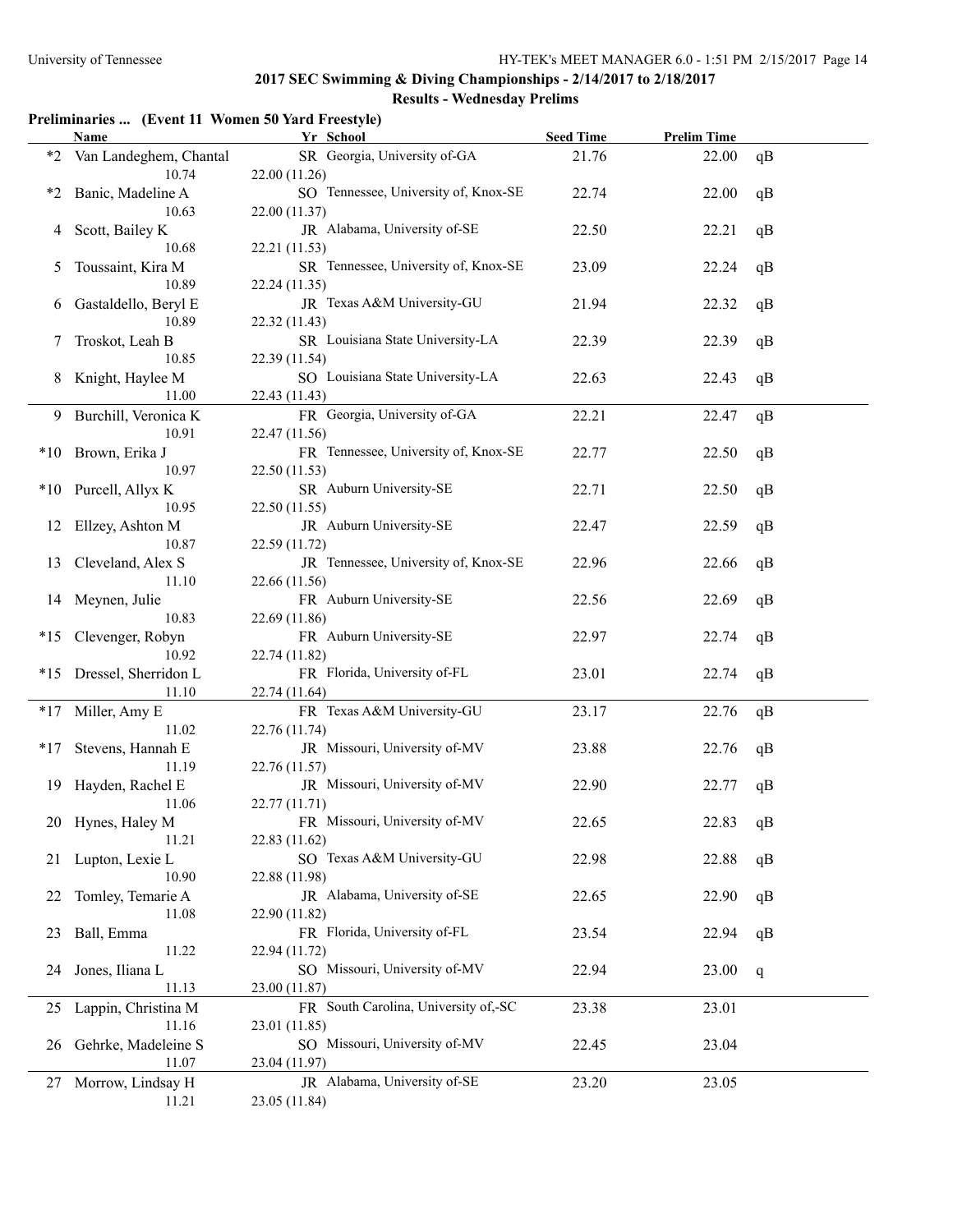# **Preliminaries ... (Event 11 Women 50 Yard Freestyle)**

|       | <b>Name</b>                          | Yr School                                             | <b>Seed Time</b> | <b>Prelim Time</b> |  |
|-------|--------------------------------------|-------------------------------------------------------|------------------|--------------------|--|
| 28    | Goldblatt, Johanna R<br>11.21        | SO Vanderbilt University-SE<br>23.08 (11.87)          | 23.56            | 23.08              |  |
| 29    | Spradley, Summer C<br>11.24          | SO Louisiana State University-LA<br>23.12 (11.88)     | 23.21            | 23.12              |  |
| 30    | Fleming, Morgan G<br>11.29           | SO Alabama, University of-SE<br>23.18 (11.89)         | 23.12            | 23.18              |  |
| 31    | Weekley, Olivia H<br>11.29           | JR Arkansas, University of, Fayet-AR<br>23.26 (11.97) | 23.70            | 23.26              |  |
| 32    | Anderson, Taylor C<br>11.22          | SO Louisiana State University-LA<br>23.28 (12.06)     | 23.35            | 23.28              |  |
| 33    | Kelly, Erin E<br>11.33               | SO Arkansas, University of, Fayet-AR<br>23.30 (11.97) | 23.63            | 23.30              |  |
| 34    | Allen, Emily K<br>11.31              | SO Tennessee, University of, Knox-SE<br>23.34 (12.03) | 23.35            | 23.34              |  |
| $*35$ | Trost, Victoria S<br>11.31           | SR Missouri, University of-MV<br>23.35 (12.04)        | 22.99            | 23.35              |  |
|       | *35 Burnett, Natalie K<br>11.22      | SR Arkansas, University of, Fayet-AR<br>23.35 (12.13) | 23.03            | 23.35              |  |
| 37    | Brakefield, Mary Cayten C<br>11.33   | FR Tennessee, University of, Knox-SE<br>23.36 (12.03) | 23.70            | 23.36              |  |
| 38    | Zimmer, Kate M<br>11.26              | SO Louisiana State University-LA<br>23.37(12.11)      | 23.52            | 23.37              |  |
| 39    | Vay, Meredith M<br>11.32             | JR South Carolina, University of,-SC<br>23.41 (12.09) | 23.69            | 23.41              |  |
| *40   | Keith, Mckenna F<br>11.36            | SO South Carolina, University of,-SC<br>23.45 (12.09) | 23.70            | 23.45              |  |
| $*40$ | Moran, Kayla M<br>11.32              | SR Vanderbilt University-SE<br>23.45 (12.13)          | 23.50            | 23.45              |  |
|       | 42 Lingmann, Edith<br>11.47          | FR South Carolina, University of,-SC<br>23.46 (11.99) | 23.71            | 23.46              |  |
| 43    | Bindi, Tori E<br>11.38               | FR Florida, University of-FL<br>23.51 (12.13)         | 23.64            | 23.51              |  |
| 44    | Branaman, Mairyn G<br>11.24          | JR South Carolina, University of,-SC<br>23.53 (12.29) | 23.28            | 23.53              |  |
| 45    | McKernan, Shannon E<br>11.38         | SO Auburn University-SE<br>23.61 (12.23)              | 23.59            | 23.61              |  |
|       | 46 Vincent, Taylor M<br>11.30        | SR South Carolina, University of,-SC<br>23.63 (12.33) | 23.83            | 23.63              |  |
| *47   | Roman, Breanna M<br>11.52            | JR Auburn University-SE<br>23.66 (12.14)              | 23.92            | 23.66              |  |
| *47   | Hamilton, Paige E<br>11.36           | FR Vanderbilt University-SE<br>23.66 (12.30)          | 23.81            | 23.66              |  |
| 49    | Michailoff-Russell, Kiera C<br>11.49 | SO Arkansas, University of, Fayet-AR<br>23.67 (12.18) | 24.07            | 23.67              |  |
| 50    | Panti, Elisavet<br>11.52             | JR Florida, University of-FL<br>23.70 (12.18)         | 23.45            | 23.70              |  |
| 51    | Sapienza, Breanna M<br>11.38         | JR Vanderbilt University-SE<br>23.74 (12.36)          | 23.76            | 23.74              |  |
| 52    | Grossman, Helen H<br>11.60           | FR Louisiana State University-LA<br>23.80 (12.20)     | 23.85            | 23.80              |  |
| 53    | Hunt, Madeline J<br>11.55            | JR Vanderbilt University-SE<br>23.82 (12.27)          | 23.71            | 23.82              |  |
| 54    | Malone, Brooke Y<br>11.66            | JR Auburn University-SE<br>23.84 (12.18)              | 24.45            | 23.84              |  |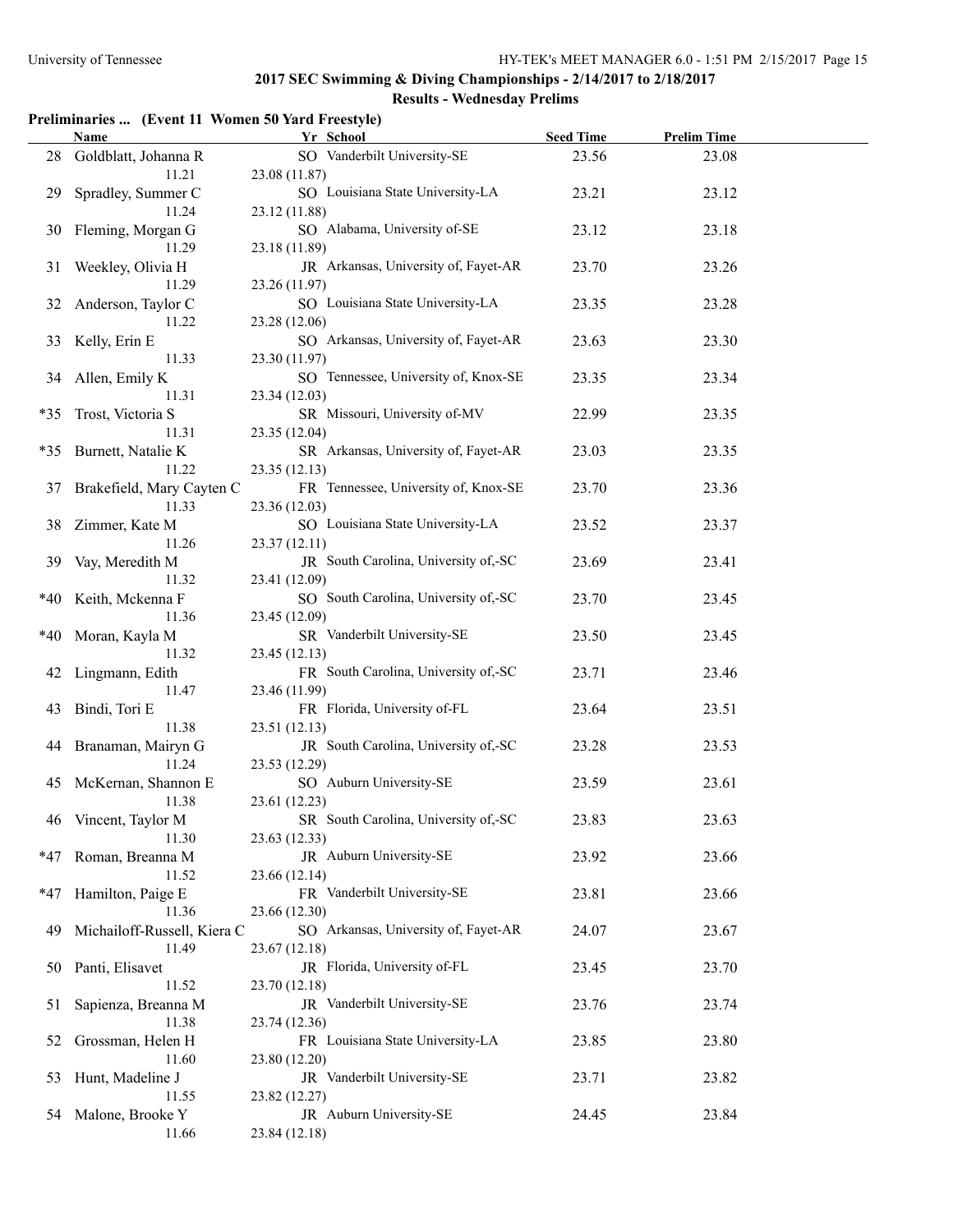# **Preliminaries ... (Event 11 Women 50 Yard Freestyle)**

|    | Name                   | Yr School                            | <b>Seed Time</b> | <b>Prelim Time</b> |  |
|----|------------------------|--------------------------------------|------------------|--------------------|--|
|    | 55 Coughlin, Kathryn A | SR Vanderbilt University-SE          | 23.91            | 23.89              |  |
|    | 11.61                  | 23.89 (12.28)                        |                  |                    |  |
| 56 | McKenzie, Anna K       | SO Georgia, University of-GA         | 23.51            | 23.90              |  |
|    | 11.78                  | 23.90 (12.12)                        |                  |                    |  |
| 57 | Brown, Summer K        | JR Vanderbilt University-SE          | 24.39            | 24.16              |  |
|    | 11.78                  | 24.16 (12.38)                        |                  |                    |  |
| 58 | Hornaday, Kate M       | <b>JR</b> Vanderbilt University-SE   | 24.36            | 24.19              |  |
|    | 11.65                  | 24.19 (12.54)                        |                  |                    |  |
| 59 | Cha, Brenda S          | <b>IR</b> Vanderbilt University-SE   | 24.20            | 24.23              |  |
|    | 11.79                  | 24.23 (12.44)                        |                  |                    |  |
| 60 | Weiss, Taylor R        | JR Arkansas, University of, Fayet-AR | 24.29            | 24.31              |  |
|    | 11.86                  | 24.31 (12.45)                        |                  |                    |  |
| 61 | Pick, Gabrielle J      | Louisiana State University-LA<br>SO. | 25.98            | 25.58              |  |
|    | 12.20                  | 25.58 (13.38)                        |                  |                    |  |

# **Event 12 Men 50 Yard Freestyle**

**19.09 A 20.19 B**

| Name                    | Yr School<br><b>Seed Time</b>        |       | <b>Prelim Time</b> |    |  |
|-------------------------|--------------------------------------|-------|--------------------|----|--|
| <b>Preliminaries</b>    |                                      |       |                    |    |  |
| 1 Dressel, Caeleb R     | JR Florida, University of-FL         | 18.73 | 18.51              | qA |  |
| 8.88                    | 18.51 (9.63)                         |       |                    |    |  |
| Bolleter, Cory D        | SR Texas A&M University-GU           | 19.48 | 19.04              | qA |  |
| 9.17                    | 19.04 (9.87)                         |       |                    |    |  |
| Decoursey, Kyle E       | SO Tennessee, University of, Knox-SE | 19.54 | 19.21              | qB |  |
| 9.48                    | 19.21 (9.73)                         |       |                    |    |  |
| Waddell, Zane           | FR Alabama, University of-SE         | 19.55 | 19.35              | qB |  |
| 9.47                    | 19.35 (9.88)                         |       |                    |    |  |
| Chadwick, Michael H     | SR Missouri, University of-MV        | 19.18 | 19.41              | qB |  |
| 9.49                    | 19.41 (9.92)                         |       |                    |    |  |
| Holoda, Peter           | JR Auburn University-SE              | 19.58 | 19.50              | qB |  |
| 9.60                    | 19.50 (9.90)                         |       |                    |    |  |
| Martinez Scarpe, Enzo M | JR Florida, University of-FL         | 19.86 | 19.59              | qB |  |
| 9.48                    | 19.59(10.11)                         |       |                    |    |  |
| Apple, Zach             | SO Auburn University-SE              | 19.61 | 19.59              | qB |  |
| 9.66                    | 19.59 (9.93)                         |       |                    |    |  |
| Darmody, Kyle J         | SR Auburn University-SE              | 20.07 | 19.63              | qB |  |
| 9.52                    | 19.63(10.11)                         |       |                    |    |  |
| Kaliszak, Luke J        | JR Alabama, University of-SE         | 19.53 | 19.65              | qB |  |
| 9.59                    | 19.65 (10.06)                        |       |                    |    |  |
| Kalontarov, Ziv         | SO Auburn University-SE              | 19.94 | 19.67              | qB |  |
| 9.57                    | 19.67 (10.10)                        |       |                    |    |  |
| Gonzales, Jacob A       | SR Texas A&M University-GU           | 20.16 | 19.71              | qB |  |
| 9.65                    | 19.71 (10.06)                        |       |                    |    |  |
| Mankus, Luke A          | SO Missouri, University of-MV        | 19.96 | 19.72              | qB |  |
| 9.47                    | 19.72 (10.25)                        |       |                    |    |  |
| Bams, Laurent J         | SO Alabama, University of-SE         | 19.82 | 19.76              | qB |  |
| 9.66                    | 19.76 (10.10)                        |       |                    |    |  |
| Howard, Robert C        | SO Alabama, University of-SE         | 19.60 | 19.76              | qB |  |
| 9.63                    | 19.76 (10.13)                        |       |                    |    |  |
| Koster, Adam R          | FR Texas A&M University-GU           | 20.24 | 19.81              | qB |  |
| 9.68                    | 19.81 (10.13)                        |       |                    |    |  |
|                         |                                      |       |                    |    |  |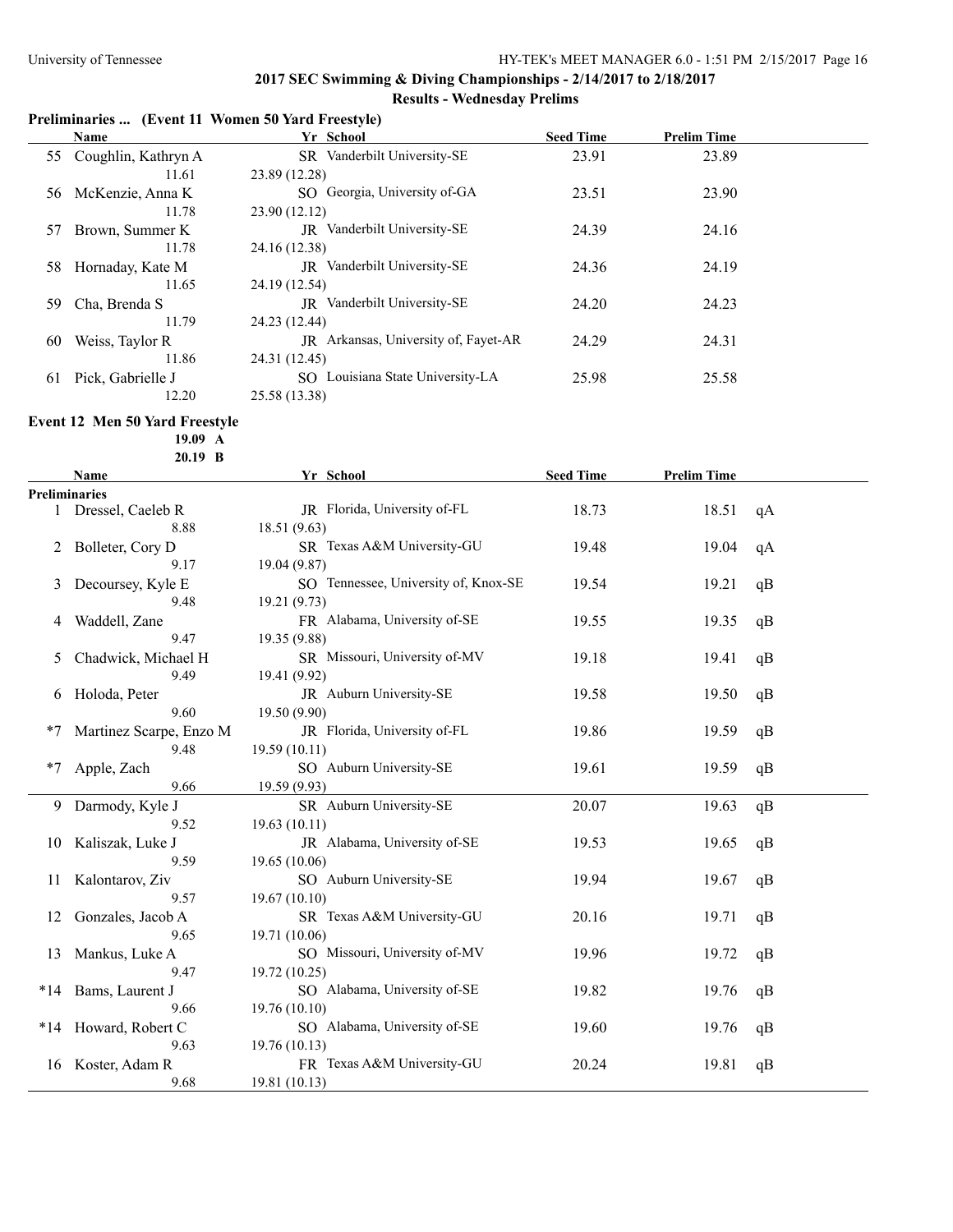### **Preliminaries ... (Event 12 Men 50 Yard Freestyle)**

|       | Name                               | Yr School                                                       | <b>Seed Time</b> | <b>Prelim Time</b> |          |
|-------|------------------------------------|-----------------------------------------------------------------|------------------|--------------------|----------|
| 17    | Garcia, Cobe J<br>9.56             | SO Kentucky, University of-KY<br>19.81 (10.25)                  | 20.30            | J19.81             | qB       |
| 18    | Morris, Hugo<br>9.64               | JR Auburn University-SE<br>19.83 (10.19)                        | 20.37            | 19.83              | qB       |
| 19    | Coetzee, Ryan                      | JR Tennessee, University of, Knox-SE                            | 20.12            | 19.87              | qB       |
| 20    | 9.42<br>McCloskey, Liam M          | 19.87 (10.45)<br>SO Auburn University-SE                        | 20.40            | 19.89              | qB       |
| 21    | 9.59<br>Wetzlar, Peter C           | 19.89 (10.30)<br>FR Kentucky, University of-KY                  | 20.11            | 19.91              | qB       |
| 22    | 9.57<br>Grassi, Santiago           | 19.91 (10.34)<br>FR Auburn University-SE                        | 20.60            | 19.95              | qB       |
| 23    | 9.77<br>Gray, Alex K               | 19.95 (10.18)<br>SR Alabama, University of-SE                   | 20.12            | 19.99              | qB       |
| 24    | 9.75<br>Gunn, Sean M               | 19.99 (10.24)<br>SR Kentucky, University of-KY                  | 20.24            | 20.01              | qB       |
| 25    | 9.74<br>Sansoucie, Andrew J        | 20.01 (10.27)<br>SR Missouri, University of-MV                  | 19.78            | 20.04              | $\bf{B}$ |
| 26    | 9.73<br>Tjon-A-Joe, Raiz G<br>9.82 | 20.04 (10.31)<br>FR Texas A&M University-GU                     | 20.27            | 20.07              | B        |
| 27    | Verhage, Braga G<br>9.65           | 20.07 (10.25)<br>FR Tennessee, University of, Knox-SE           | 20.85            | 20.12              | $\bf{B}$ |
| 28    | Schreuders, Mikel C<br>9.90        | 20.12 (10.47)<br>SO Missouri, University of-MV<br>20.15 (10.25) | 20.69            | 20.15              | B        |
| 29    | Harper, Tyler A<br>9.77            | SO Louisiana State University-LA<br>20.20 (10.43)               | 20.23            | 20.20              |          |
| 30    | Klotz, Matthew J<br>9.75           | FR Louisiana State University-LA<br>20.21 (10.46)               | 20.36            | 20.21              |          |
| $*31$ | Raab, Tim J<br>9.79                | FR Tennessee, University of, Knox-SE<br>20.24 (10.45)           | 20.87            | 20.24              |          |
| *31   | Anderson, Shane M<br>9.74          | SO Kentucky, University of-KY<br>20.24 (10.50)                  | 20.84            | 20.24              |          |
| $*31$ | Auerbach, Knox W<br>9.83           | SO Alabama, University of-SE<br>20.24 (10.41)                   | 20.53            | 20.24              |          |
| 34    | Mescolote, Joao Victor O<br>9.55   | JR Louisiana State University-LA<br>20.25 (10.70)               | 20.03            | 20.25              |          |
|       | 35 Connolly, Alec M<br>10.02       | FR Tennessee, University of, Knox-SE<br>20.30 (10.28)           | 21.27            | 20.30              |          |
| 36    | Tosh, Caleb J<br>10.05             | JR South Carolina, University of,-SC<br>20.31 (10.26)           | 20.99            | 20.31              |          |
| 37    | Mulleady, Duncan P<br>9.80         | JR Texas A&M University-GU<br>20.34 (10.54)                     | 20.52            | 20.34              |          |
| 38    | Coffman, Sam E<br>9.84             | SO Missouri, University of-MV<br>20.35 (10.51)                  | 20.31            | 20.35              |          |
| 39    | Richardson, Steven J<br>9.93       | SO Texas A&M University-GU<br>20.38 (10.45)                     | 21.02            | 20.38              |          |
| 40    | Ionichev, Gleb<br>10.02            | FR Tennessee, University of, Knox-SE<br>20.46 (10.44)           | 21.11            | 20.46              |          |
| 41    | McCrillis, Patrick C<br>10.05      | JR South Carolina, University of,-SC<br>20.56 (10.51)           | 21.16            | 20.56              |          |
| 42    | McCaffrey, Devin R<br>9.85         | SR Louisiana State University-LA<br>20.62 (10.77)               | 20.60            | 20.62              |          |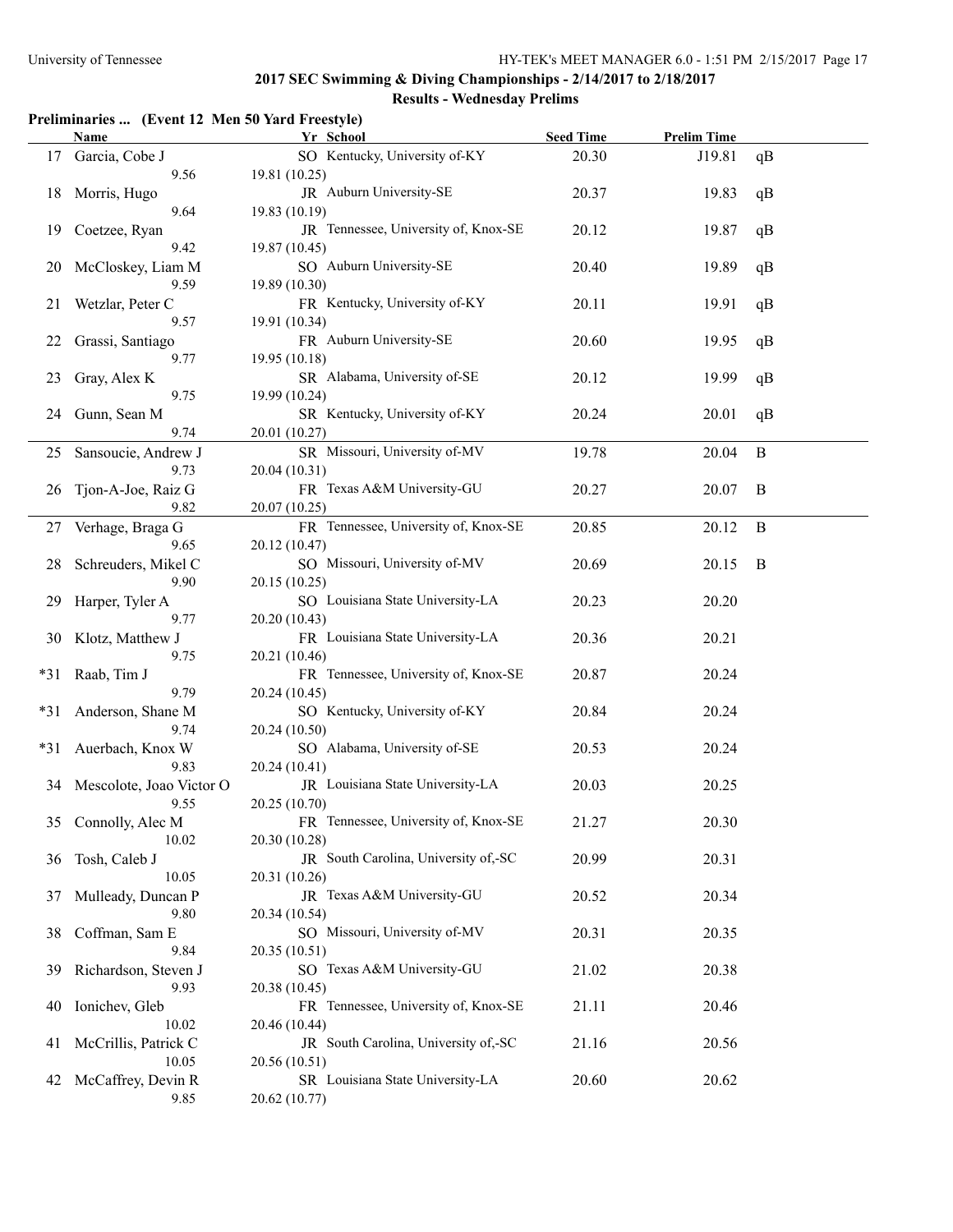#### **Preliminaries ... (Event 12 Men 50 Yard Freestyle)**

|       | Name              | Yr School                            | <b>Seed Time</b> | <b>Prelim Time</b> |  |
|-------|-------------------|--------------------------------------|------------------|--------------------|--|
| *43   | Dejean, Silas A   | SR Louisiana State University-LA     | 20.69            | 20.63              |  |
|       | 10.05             | 20.63 (10.58)                        |                  |                    |  |
| $*43$ | Ackland, Harry J  | JR Louisiana State University-LA     | 20.85            | 20.63              |  |
|       | 10.02             | 20.63 (10.61)                        |                  |                    |  |
| 45    | Groters, Jordy A  | JR Missouri, University of-MV        | 20.34            | 20.68              |  |
|       | 9.99              | 20.68 (10.69)                        |                  |                    |  |
| 46    | Goldfaden, Itay   | FR South Carolina, University of,-SC | 21.02            | 20.73              |  |
|       | 9.89              | 20.73 (10.84)                        |                  |                    |  |
| 47    | Pheiffer, Damen A | SR Louisiana State University-LA     | 20.95            | 20.80              |  |
|       | 10.02             | 20.80 (10.78)                        |                  |                    |  |
| 48    | Countie, Will M   | FR South Carolina, University of,-SC | 21.12            | 21.02              |  |
|       | 10.10             | 21.02 (10.92)                        |                  |                    |  |
| 49    | Rose, Justin S    | FR South Carolina, University of,-SC | 20.95            | 21.03              |  |
|       | 10.15             | 21.03 (10.88)                        |                  |                    |  |
| 50    | Mattern, John L   | SR Georgia, University of-GA         | 21.29            | 21.11              |  |
|       | 10.32             | 21.11 (10.79)                        |                  |                    |  |
| 51    | Stevens, Peter J  | JR Tennessee, University of, Knox-SE | 24.45            | 21.14              |  |
|       | 10.09             | 21.14(11.05)                         |                  |                    |  |
| 52    | Amdor, Wyatt I    | FR Kentucky, University of-KY        | 21.31            | 21.19              |  |
|       | 10.29             | 21.19 (10.90)                        |                  |                    |  |
| 53    | Liu, Kevin H      | FR South Carolina, University of,-SC | NT               | 21.42              |  |
|       | 10.37             | 21.42 (11.05)                        |                  |                    |  |
| 54    | Macon, Thad A     | FR South Carolina, University of,-SC | 21.63            | 21.45              |  |
|       | 10.42             | 21.45 (11.03)                        |                  |                    |  |
| 55    | Hang, Thomas N    | JR South Carolina, University of SC  | 26.76            | 21.67              |  |
|       | 10.56             | 21.67(11.11)                         |                  |                    |  |

#### **Event 43 Men 500 Yard Freestyle Swim-off**

**4:13.22 A**

**4:24.99 B**

| <b>Name</b> |                  | Yr School      |                                      |                | <b>Seed Time</b> | <b>Finals Time</b> |     |  |
|-------------|------------------|----------------|--------------------------------------|----------------|------------------|--------------------|-----|--|
|             | - Swim-off       |                |                                      |                |                  |                    |     |  |
|             | Forde, Clayton T |                | FR Georgia, University of-GA         |                | NT               | $4:22.10$ B        |     |  |
|             | 24.71            | 51.70 (26.99)  | 1:18.85(27.15)                       | 1:46.17(27.32) |                  |                    |     |  |
|             | 2:13.55(27.38)   | 2:40.35(26.80) | 3:06.88(26.53)                       | 3:32.60(25.72) |                  |                    |     |  |
|             | 3:57.63(25.03)   | 4:22.10(24.47) |                                      |                |                  |                    |     |  |
|             | McHugh, Sam S    |                | JR Tennessee, University of, Knox-SE |                | NT               | 4:22.53            | - B |  |
|             | 24.74            | 51.90 (27.16)  | 1:19.28(27.38)                       | 1:46.37(27.09) |                  |                    |     |  |
|             | 2:13.30(26.93)   | 2:40.52(27.22) | 3:07.27(26.75)                       | 3:33.00(25.73) |                  |                    |     |  |
|             | 3:58.10(25.10)   | 4:22.53(24.43) |                                      |                |                  |                    |     |  |

#### **Event 44 Men 200 Yard IM Swim-off**

**1:42.15 A 1:49.09 B**

|            | <b>Name</b>          | Yr School     |                                  | <b>Seed Time</b> | <b>Finals Time</b> |     |
|------------|----------------------|---------------|----------------------------------|------------------|--------------------|-----|
| - Swim-off |                      |               |                                  |                  |                    |     |
|            | Fredriksson, Petter  |               | FR Auburn University-SE          | NT               | 1:45.71            | - B |
|            | 23.71                | 49.81 (26.10) | 1:20.15(30.34)                   | 1:45.71(25.56)   |                    |     |
|            | 2 Goldman, Brandon R |               | SR Louisiana State University-LA | NT               | $1:46.72$ B        |     |
|            | 22.75                | 49.57 (26.82) | 1:20.90(31.33)                   | 1:46.72(25.82)   |                    |     |
|            | Palazzo, Ross D      |               | SO Florida, University of-FL     | NT               | $1:46.76$ B        |     |
|            | 23.69                | 50.97 (27.28) | 1:20.77(29.80)                   | 1:46.76(25.99)   |                    |     |
|            |                      |               |                                  |                  |                    |     |